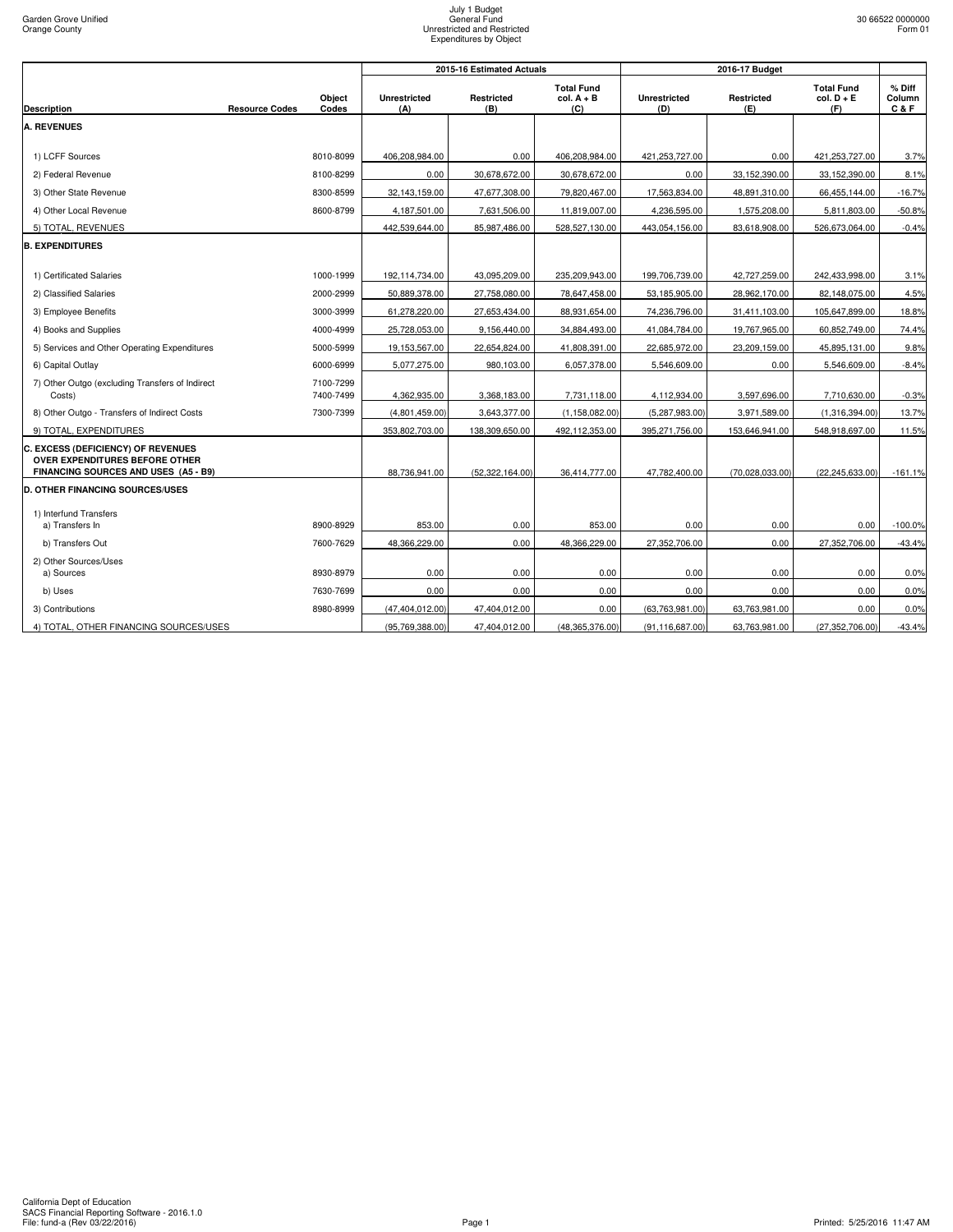|                                                          |                       |                 |                            | 2015-16 Estimated Actuals |                                          |                            | 2016-17 Budget    |                                          |                         |
|----------------------------------------------------------|-----------------------|-----------------|----------------------------|---------------------------|------------------------------------------|----------------------------|-------------------|------------------------------------------|-------------------------|
| <b>Description</b>                                       | <b>Resource Codes</b> | Object<br>Codes | <b>Unrestricted</b><br>(A) | <b>Restricted</b><br>(B)  | <b>Total Fund</b><br>$col. A + B$<br>(C) | <b>Unrestricted</b><br>(D) | Restricted<br>(E) | <b>Total Fund</b><br>$col. D + E$<br>(F) | % Diff<br>Column<br>C&F |
| E. NET INCREASE (DECREASE) IN FUND<br>BALANCE (C + D4)   |                       |                 | (7,032,447.00)             | (4,918,152.00)            | (11,950,599.00)                          | (43, 334, 287.00)          | (6,264,052.00)    | (49,598,339.00)                          | 315.0%                  |
| <b>F. FUND BALANCE, RESERVES</b>                         |                       |                 |                            |                           |                                          |                            |                   |                                          |                         |
| 1) Beginning Fund Balance<br>a) As of July 1 - Unaudited |                       | 9791            | 84,884,416.00              | 11,182,204.00             | 96,066,620.00                            | 77,851,969.00              | 6,264,052.00      | 84,116,021.00                            | $-12.4%$                |
| b) Audit Adjustments                                     |                       | 9793            | 0.00                       | 0.00                      | 0.00                                     | 0.00                       | 0.00              | 0.00                                     | 0.0%                    |
| c) As of July 1 - Audited ( $F1a + F1b$ )                |                       |                 | 84,884,416.00              | 11,182,204.00             | 96,066,620.00                            | 77,851,969.00              | 6,264,052.00      | 84,116,021.00                            | $-12.4%$                |
| d) Other Restatements                                    |                       | 9795            | 0.00                       | 0.00                      | 0.00                                     | 0.00                       | 0.00              | 0.00                                     | 0.0%                    |
| e) Adjusted Beginning Balance (F1c + F1d)                |                       |                 | 84,884,416.00              | 11,182,204.00             | 96,066,620.00                            | 77,851,969.00              | 6,264,052.00      | 84,116,021.00                            | $-12.4%$                |
| 2) Ending Balance, June 30 $(E + F1e)$                   |                       |                 | 77,851,969.00              | 6,264,052.00              | 84,116,021.00                            | 34,517,682.00              | 0.00              | 34,517,682.00                            | $-59.0%$                |
| Components of Ending Fund Balance<br>a) Nonspendable     |                       | 9711            |                            |                           |                                          |                            |                   |                                          |                         |
| Revolving Cash                                           |                       |                 | 200.000.00                 | 0.00                      | 200,000.00                               | 200,000.00                 | 0.00              | 200,000.00                               | 0.0%                    |
| <b>Stores</b>                                            |                       | 9712            | 658,318.00                 | 0.00                      | 658,318.00                               | 658,318.00                 | 0.00              | 658,318.00                               | 0.0%                    |
| <b>Prepaid Expenditures</b>                              |                       | 9713            | 0.00                       | 0.00                      | 0.00                                     | 0.00                       | 0.00              | 0.00                                     | 0.0%                    |
| All Others                                               |                       | 9719            | 0.00                       | 0.00                      | 0.00                                     | 0.00                       | 0.00              | 0.00                                     | 0.0%                    |
| b) Restricted                                            |                       | 9740            | 0.00                       | 6,264,052.00              | 6,264,052.00                             | 0.00                       | 0.00              | 0.00                                     | $-100.0%$               |
| c) Committed<br><b>Stabilization Arrangements</b>        |                       | 9750            | 33,300,000.00              | 0.00                      | 33,300,000.00                            | 22,059,364.00              | 0.00              | 22,059,364.00                            | $-33.8%$                |
| <b>Other Commitments</b>                                 |                       | 9760            | 0.00                       | 0.00                      | 0.00                                     | 0.00                       | 0.00              | 0.00                                     | 0.0%                    |
| d) Assigned                                              |                       |                 |                            |                           |                                          |                            |                   |                                          |                         |
| Other Assignments                                        |                       | 9780            | 32,593,651.00              | 0.00                      | 32,593,651.00                            | 0.00                       | 0.00              | 0.00                                     | $-100.0%$               |
| e) Unassigned/unappropriated                             |                       |                 |                            |                           |                                          |                            |                   |                                          |                         |
| Reserve for Economic Uncertainties                       |                       | 9789            | 11.100.000.00              | 0.00                      | 11,100,000.00                            | 11.600.000.00              | 0.00              | 11.600.000.00                            | 4.5%                    |
| Unassigned/Unappropriated Amount                         |                       | 9790            | 0.00                       | 0.00                      | 0.00                                     | 0.00                       | 0.00              | 0.00                                     | 0.0%                    |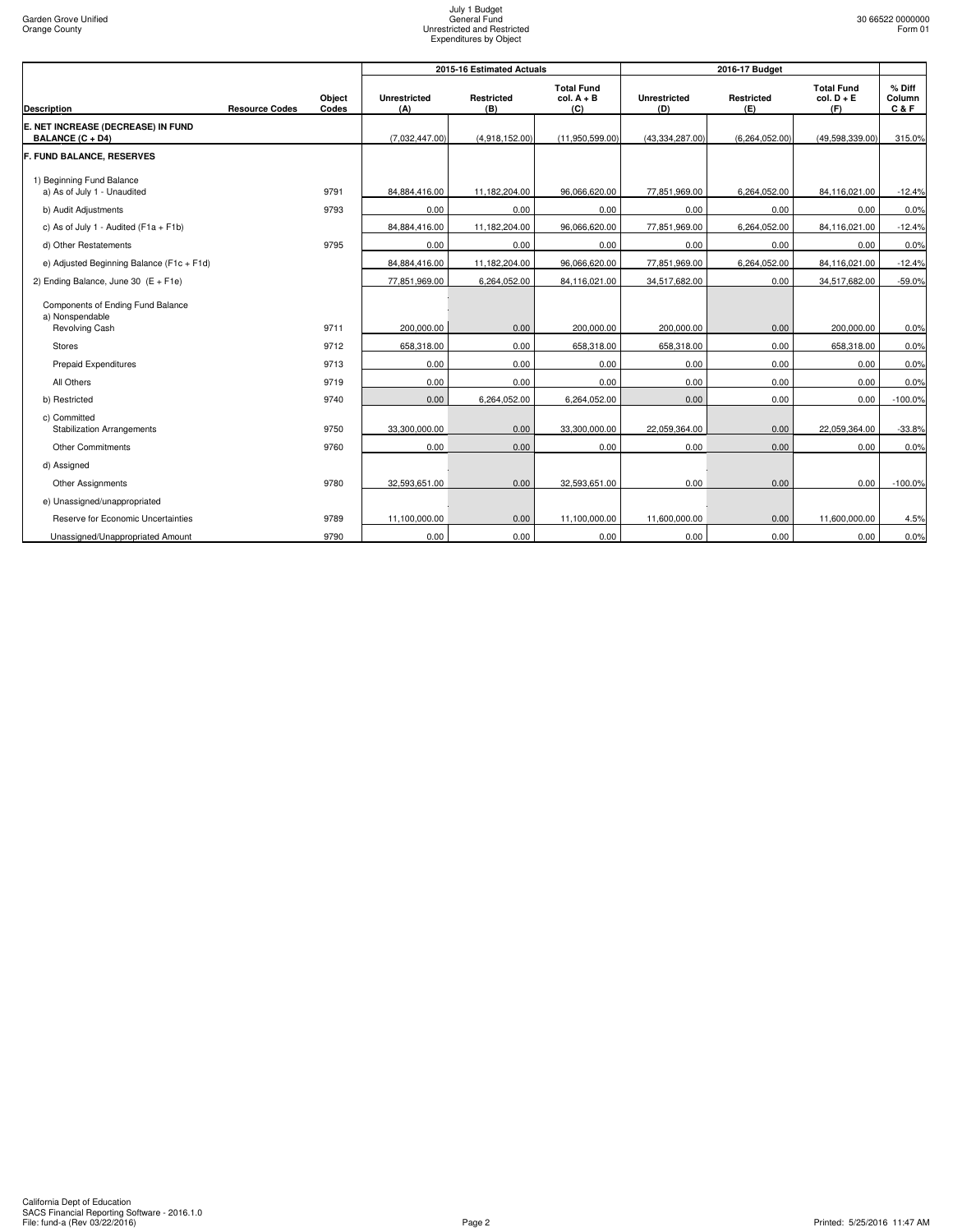|                                                         |                       | Object<br>Codes |                            | 2015-16 Estimated Actuals |                                          |                     | 2016-17 Budget    |                                          |                           |
|---------------------------------------------------------|-----------------------|-----------------|----------------------------|---------------------------|------------------------------------------|---------------------|-------------------|------------------------------------------|---------------------------|
| <b>Description</b>                                      | <b>Resource Codes</b> |                 | <b>Unrestricted</b><br>(A) | Restricted<br>(B)         | <b>Total Fund</b><br>$col. A + B$<br>(C) | Unrestricted<br>(D) | Restricted<br>(E) | <b>Total Fund</b><br>$col. D + E$<br>(F) | % Diff<br>Column<br>C & F |
| <b>G. ASSETS</b>                                        |                       |                 |                            |                           |                                          |                     |                   |                                          |                           |
| 1) Cash<br>a) in County Treasury                        |                       | 9110            | 0.00                       | 0.00                      | 0.00                                     |                     |                   |                                          |                           |
| 1) Fair Value Adjustment to Cash in County Treasury     |                       | 9111            | 0.00                       | 0.00                      | 0.00                                     |                     |                   |                                          |                           |
| b) in Banks                                             |                       | 9120            | 0.00                       | 0.00                      | 0.00                                     |                     |                   |                                          |                           |
| c) in Revolving Fund                                    |                       | 9130            | 0.00                       | 0.00                      | 0.00                                     |                     |                   |                                          |                           |
| d) with Fiscal Agent                                    |                       | 9135            | 0.00                       | 0.00                      | 0.00                                     |                     |                   |                                          |                           |
| e) collections awaiting deposit                         |                       | 9140            | 0.00                       | 0.00                      | 0.00                                     |                     |                   |                                          |                           |
| 2) Investments                                          |                       | 9150            | 0.00                       | 0.00                      | 0.00                                     |                     |                   |                                          |                           |
| 3) Accounts Receivable                                  |                       | 9200            | 0.00                       | 0.00                      | 0.00                                     |                     |                   |                                          |                           |
| 4) Due from Grantor Government                          |                       | 9290            | 0.00                       | 0.00                      | 0.00                                     |                     |                   |                                          |                           |
| 5) Due from Other Funds                                 |                       | 9310            | 0.00                       | 0.00                      | 0.00                                     |                     |                   |                                          |                           |
| 6) Stores                                               |                       | 9320            | 0.00                       | 0.00                      | 0.00                                     |                     |                   |                                          |                           |
| 7) Prepaid Expenditures                                 |                       | 9330            | 0.00                       | 0.00                      | 0.00                                     |                     |                   |                                          |                           |
| 8) Other Current Assets                                 |                       | 9340            | 0.00                       | 0.00                      | 0.00                                     |                     |                   |                                          |                           |
| 9) TOTAL, ASSETS                                        |                       |                 | 0.00                       | 0.00                      | 0.00                                     |                     |                   |                                          |                           |
| H. DEFERRED OUTFLOWS OF RESOURCES                       |                       |                 |                            |                           |                                          |                     |                   |                                          |                           |
| 1) Deferred Outflows of Resources                       |                       | 9490            | 0.00                       | 0.00                      | 0.00                                     |                     |                   |                                          |                           |
| 2) TOTAL, DEFERRED OUTFLOWS                             |                       |                 | 0.00                       | 0.00                      | 0.00                                     |                     |                   |                                          |                           |
| <b>LIABILITIES</b>                                      |                       |                 |                            |                           |                                          |                     |                   |                                          |                           |
| 1) Accounts Payable                                     |                       | 9500            | 0.00                       | 0.00                      | 0.00                                     |                     |                   |                                          |                           |
| 2) Due to Grantor Governments                           |                       | 9590            | 0.00                       | 0.00                      | 0.00                                     |                     |                   |                                          |                           |
| 3) Due to Other Funds                                   |                       | 9610            | 0.00                       | 0.00                      | 0.00                                     |                     |                   |                                          |                           |
| 4) Current Loans                                        |                       | 9640            | 0.00                       | 0.00                      | 0.00                                     |                     |                   |                                          |                           |
| 5) Unearned Revenue                                     |                       | 9650            | 0.00                       | 0.00                      | 0.00                                     |                     |                   |                                          |                           |
| 6) TOTAL, LIABILITIES                                   |                       |                 | 0.00                       | 0.00                      | 0.00                                     |                     |                   |                                          |                           |
| <b>J. DEFERRED INFLOWS OF RESOURCES</b>                 |                       |                 |                            |                           |                                          |                     |                   |                                          |                           |
| 1) Deferred Inflows of Resources                        |                       | 9690            | 0.00                       | 0.00                      | 0.00                                     |                     |                   |                                          |                           |
| 2) TOTAL, DEFERRED INFLOWS                              |                       |                 | 0.00                       | 0.00                      | 0.00                                     |                     |                   |                                          |                           |
| <b>K. FUND EQUITY</b>                                   |                       |                 |                            |                           |                                          |                     |                   |                                          |                           |
| Ending Fund Balance, June 30<br>$(G9 + H2) - (16 + J2)$ |                       |                 | 0.00                       | 0.00                      | 0.00                                     |                     |                   |                                          |                           |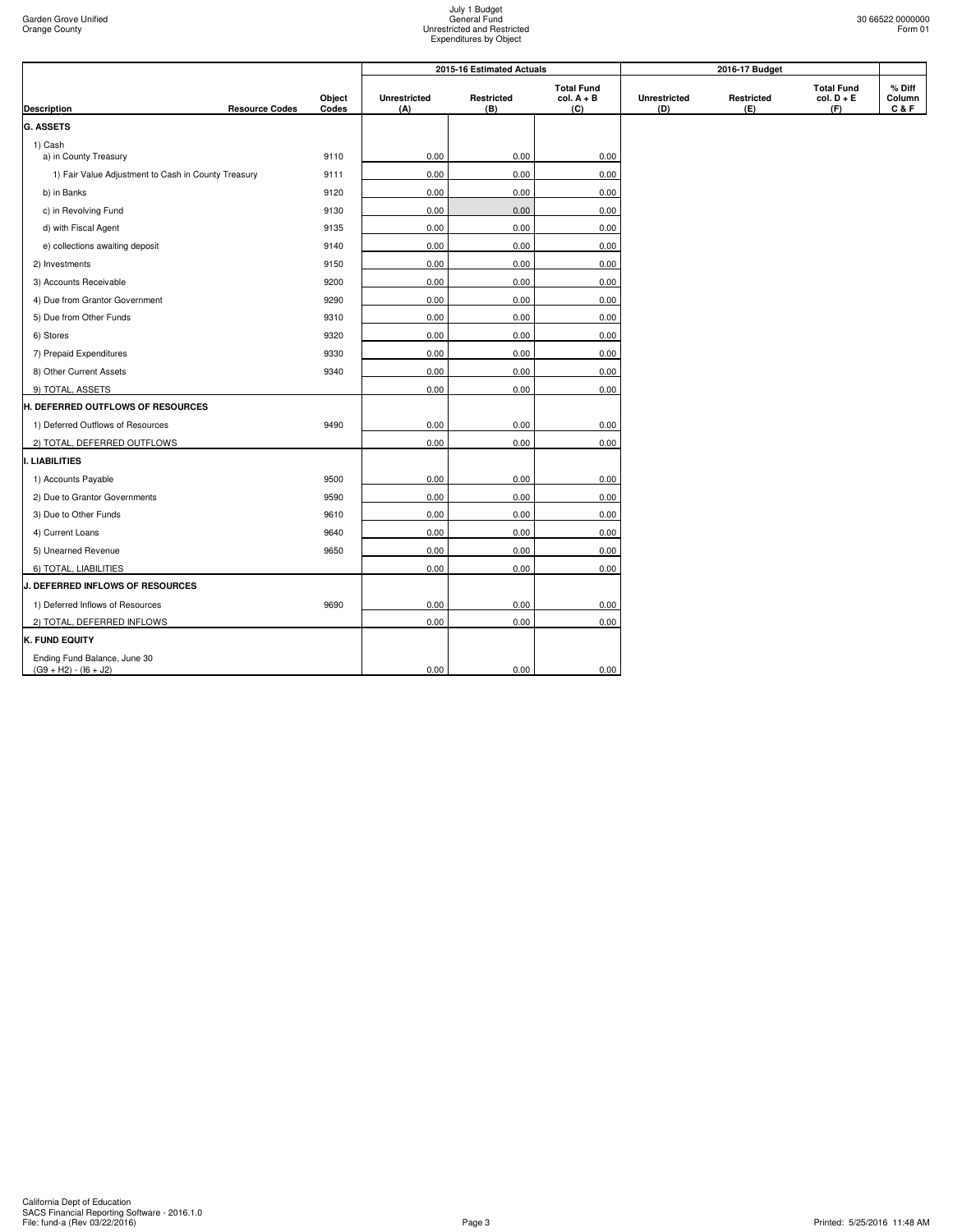|                                                                                           |                       |                 | 2015-16 Estimated Actuals  |                   |                                          | 2016-17 Budget             |                          |                                          |                           |
|-------------------------------------------------------------------------------------------|-----------------------|-----------------|----------------------------|-------------------|------------------------------------------|----------------------------|--------------------------|------------------------------------------|---------------------------|
| <b>Description</b>                                                                        | <b>Resource Codes</b> | Object<br>Codes | <b>Unrestricted</b><br>(A) | Restricted<br>(B) | <b>Total Fund</b><br>$col. A + B$<br>(C) | <b>Unrestricted</b><br>(D) | <b>Restricted</b><br>(E) | <b>Total Fund</b><br>$col. D + E$<br>(F) | % Diff<br>Column<br>C & F |
| <b>LCFF SOURCES</b>                                                                       |                       |                 |                            |                   |                                          |                            |                          |                                          |                           |
| <b>Principal Apportionment</b>                                                            |                       |                 |                            |                   |                                          |                            |                          |                                          |                           |
| State Aid - Current Year                                                                  |                       | 8011            | 252,693,234.00             | 0.00              | 252,693,234.00                           | 282,496,232.00             | 0.00                     | 282,496,232.00                           | 11.8%                     |
| Education Protection Account State Aid - Current Year                                     |                       | 8012            | 53,925,789.00              | 0.00              | 53,925,789.00                            | 53,925,789.00              | 0.00                     | 53,925,789.00                            | 0.0%                      |
| State Aid - Prior Years                                                                   |                       | 8019            | 0.00                       | 0.00              | 0.00                                     | 0.00                       | 0.00                     | 0.00                                     | 0.0%                      |
| <b>Tax Relief Subventions</b>                                                             |                       |                 |                            |                   |                                          |                            |                          |                                          |                           |
| Homeowners' Exemptions                                                                    |                       | 8021            | 517,342.00                 | 0.00              | 517,342.00                               | 517,342.00                 | 0.00                     | 517,342.00                               | 0.0%                      |
| Timber Yield Tax<br>Other Subventions/In-Lieu Taxes                                       |                       | 8022<br>8029    | 11.00<br>0.00              | 0.00<br>0.00      | 11.00<br>0.00                            | 11.00<br>0.00              | 0.00<br>0.00             | 11.00<br>0.00                            | 0.0%<br>0.0%              |
| County & District Taxes                                                                   |                       |                 |                            |                   |                                          |                            |                          |                                          |                           |
| Secured Roll Taxes                                                                        |                       | 8041            | 72,652,434.00              | 0.00              | 72,652,434.00                            | 72,652,434.00              | 0.00                     | 72,652,434.00                            | 0.0%                      |
| <b>Unsecured Roll Taxes</b>                                                               |                       | 8042            | 2,363,359.00               | 0.00              | 2,363,359.00                             | 2,363,359.00               | 0.00                     | 2,363,359.00                             | 0.0%                      |
| Prior Years' Taxes                                                                        |                       | 8043            | 1,081,314.00               | 0.00              | 1,081,314.00                             | 1,081,314.00               | 0.00                     | 1,081,314.00                             | 0.0%                      |
| <b>Supplemental Taxes</b>                                                                 |                       | 8044            | 4,284,366.00               | 0.00              | 4,284,366.00                             | 4,284,366.00               | 0.00                     | 4,284,366.00                             | 0.0%                      |
| <b>Education Revenue Augmentation</b><br>Fund (ERAF)                                      |                       | 8045            | 8,432,880.00               | 0.00              | 8,432,880.00                             | 8,432,880.00               | 0.00                     | 8,432,880.00                             | 0.0%                      |
| Community Redevelopment Funds<br>(SB 617/699/1992)                                        |                       | 8047            | 14,663,020.00              | 0.00              | 14,663,020.00                            | 0.00                       | 0.00                     | 0.00                                     | $-100.0%$                 |
| Penalties and Interest from<br><b>Delinquent Taxes</b>                                    |                       | 8048            | 0.00                       | 0.00              | 0.00                                     | 0.00                       | 0.00                     | 0.00                                     | 0.0%                      |
| Miscellaneous Funds (EC 41604)<br>Royalties and Bonuses                                   |                       | 8081            | 0.00                       | 0.00              | 0.00                                     | 0.00                       | 0.00                     | 0.00                                     | 0.0%                      |
| Other In-Lieu Taxes                                                                       |                       | 8082            | 0.00                       | 0.00              | 0.00                                     | 0.00                       | 0.00                     | 0.00                                     | 0.0%                      |
| Less: Non-LCFF<br>(50%) Adjustment                                                        |                       | 8089            | 0.00                       | 0.00              | 0.00                                     | 0.00                       | 0.00                     | 0.00                                     | 0.0%                      |
| Subtotal, LCFF Sources                                                                    |                       |                 | 410,613,749.00             | 0.00              | 410,613,749.00                           | 425,753,727.00             | 0.00                     | 425,753,727.00                           | 3.7%                      |
| <b>LCFF Transfers</b>                                                                     |                       |                 |                            |                   |                                          |                            |                          |                                          |                           |
| Unrestricted LCFF Transfers -<br><b>Current Year</b>                                      | 0000                  | 8091            | (4,404,765.00)             |                   | (4,404,765.00)                           | (4,500,000.00)             |                          | (4,500,000.00)                           | 2.2%                      |
| All Other LCFF Transfers -                                                                |                       |                 |                            |                   |                                          |                            |                          |                                          |                           |
| <b>Current Year</b>                                                                       | All Other             | 8091            | 0.00                       | 0.00              | 0.00                                     | 0.00                       | 0.00                     | 0.00                                     | 0.0%                      |
| Transfers to Charter Schools in Lieu of Property Taxes<br><b>Property Taxes Transfers</b> |                       | 8096<br>8097    | 0.00<br>0.00               | 0.00<br>0.00      | 0.00<br>0.00                             | 0.00<br>0.00               | 0.00<br>0.00             | 0.00<br>0.00                             | 0.0%<br>0.0%              |
| LCFF/Revenue Limit Transfers - Prior Years                                                |                       | 8099            | 0.00                       | 0.00              | 0.00                                     | 0.00                       | 0.00                     | 0.00                                     | 0.0%                      |
| TOTAL, LCFF SOURCES                                                                       |                       |                 | 406,208,984.00             | 0.00              | 406,208,984.00                           | 421,253,727.00             | 0.00                     | 421,253,727.00                           | 3.7%                      |
| <b>FEDERAL REVENUE</b>                                                                    |                       |                 |                            |                   |                                          |                            |                          |                                          |                           |
|                                                                                           |                       |                 |                            |                   |                                          |                            |                          |                                          |                           |
| Maintenance and Operations                                                                |                       | 8110            | 0.00                       | 0.00              | 0.00                                     | 0.00                       | 0.00                     | 0.00                                     | 0.0%                      |
| Special Education Entitlement                                                             |                       | 8181            | 0.00                       | 7,786,992.00      | 7,786,992.00                             | 0.00                       | 7,786,992.00             | 7,786,992.00                             | 0.0%                      |
| Special Education Discretionary Grants                                                    |                       | 8182            | 0.00                       | 1,087,069.00      | 1,087,069.00                             | 0.00                       | 1,099,728.00             | 1,099,728.00                             | 1.2%                      |
| <b>Child Nutrition Programs</b><br>Donated Food Commodities                               |                       | 8220<br>8221    | 0.00<br>0.00               | 0.00<br>0.00      | 0.00<br>0.00                             | 0.00<br>0.00               | 0.00<br>0.00             | 0.00<br>0.00                             | 0.0%<br>0.0%              |
| Forest Reserve Funds                                                                      |                       | 8260            | 0.00                       | 0.00              | 0.00                                     | 0.00                       | 0.00                     | 0.00                                     | 0.0%                      |
| Flood Control Funds                                                                       |                       | 8270            | 0.00                       | 0.00              | 0.00                                     | 0.00                       | 0.00                     | 0.00                                     | 0.0%                      |
| Wildlife Reserve Funds                                                                    |                       | 8280            | 0.00                       | 0.00              | 0.00                                     | 0.00                       | 0.00                     | 0.00                                     | 0.0%                      |
| <b>FEMA</b>                                                                               |                       | 8281            | 0.00                       | 0.00              | 0.00                                     | 0.00                       | 0.00                     | 0.00                                     | 0.0%                      |
| Interagency Contracts Between LEAs                                                        |                       | 8285            | 0.00                       | 0.00              | 0.00                                     | 0.00                       | 0.00                     | 0.00                                     | 0.0%                      |
| Pass-Through Revenues from<br><b>Federal Sources</b>                                      |                       | 8287            | 0.00                       | 0.00              | 0.00                                     | 0.00                       | 0.00                     | 0.00                                     | 0.0%                      |
| NCLB: Title I, Part A, Basic Grants Low-<br>Income and Neglected                          | 3010                  | 8290            |                            | 14,174,739.00     | 14,174,739.00                            |                            | 15,335,433.00            | 15,335,433.00                            | 8.2%                      |
| NCLB: Title I, Part D, Local Delinquent                                                   |                       |                 |                            |                   |                                          |                            |                          |                                          |                           |
| Programs                                                                                  | 3025                  | 8290            |                            | 0.00              | 0.00                                     |                            | 0.00                     | $0.00\,$                                 | 0.0%                      |
| NCLB: Title II, Part A, Teacher Quality                                                   | 4035                  | 8290            |                            | 2,411,503.00      | 2,411,503.00                             |                            | 3,344,971.00             | 3,344,971.00                             | 38.7%                     |
| NCLB: Title III, Immigrant Education<br>Program                                           | 4201                  | 8290            |                            | 106,740.00        | 106,740.00                               |                            | 183,208.00               | 183,208.00                               | 71.6%                     |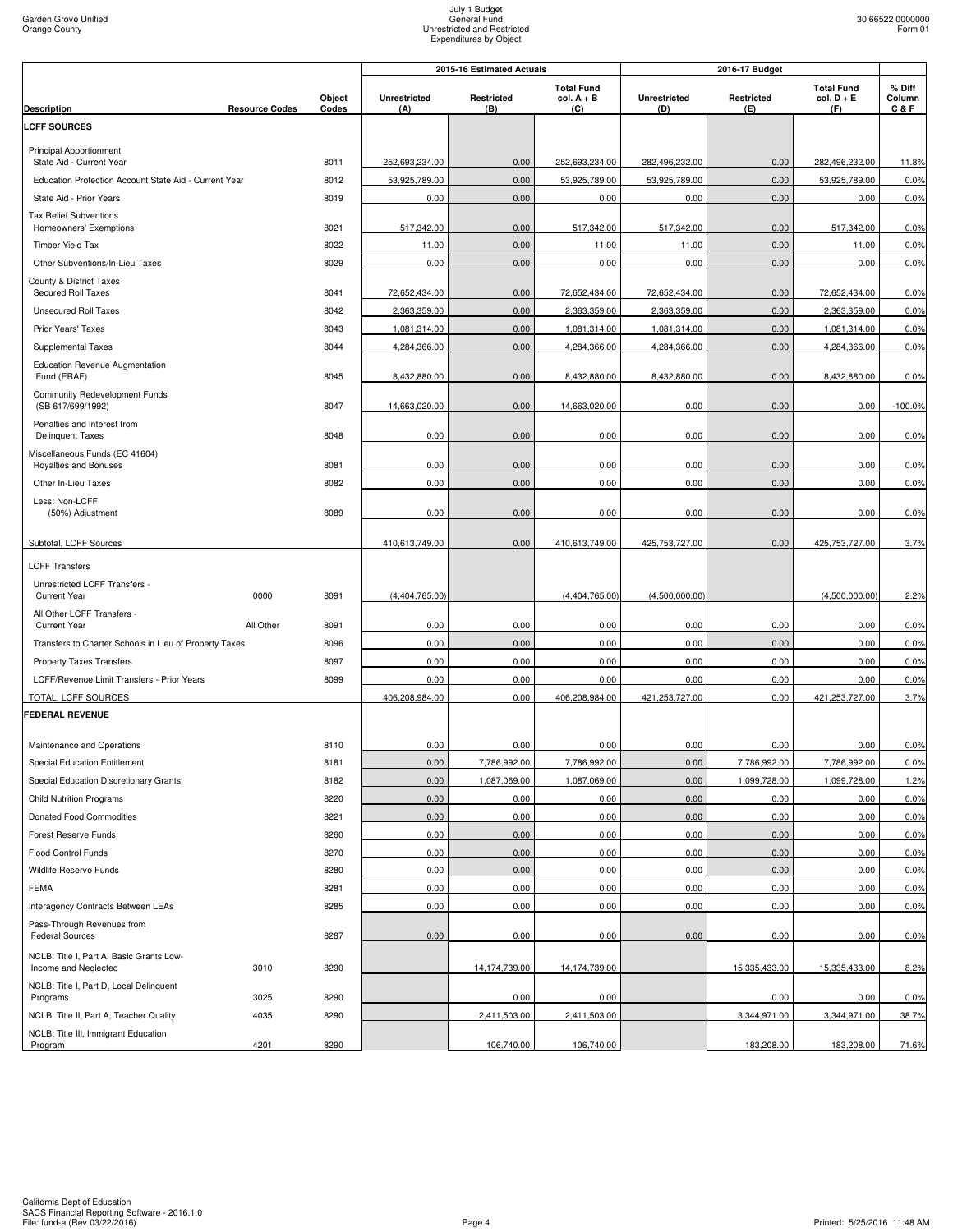|                                                            |                          |                 |                     | 2015-16 Estimated Actuals |                                          | 2016-17 Budget             |                   |                                          |                         |
|------------------------------------------------------------|--------------------------|-----------------|---------------------|---------------------------|------------------------------------------|----------------------------|-------------------|------------------------------------------|-------------------------|
| <b>Description</b>                                         | <b>Resource Codes</b>    | Object<br>Codes | Unrestricted<br>(A) | Restricted<br>(B)         | <b>Total Fund</b><br>$col. A + B$<br>(C) | <b>Unrestricted</b><br>(D) | Restricted<br>(E) | <b>Total Fund</b><br>$col. D + E$<br>(F) | % Diff<br>Column<br>C&F |
| NCLB: Title III, Limited English Proficient                |                          |                 |                     |                           |                                          |                            |                   |                                          |                         |
| (LEP) Student Program                                      | 4203                     | 8290            |                     | 1,758,378.00              | 1,758,378.00                             |                            | 2,320,116.00      | 2,320,116.00                             | 31.9%                   |
| NCLB: Title V, Part B, Public Charter                      |                          |                 |                     |                           |                                          |                            |                   |                                          |                         |
| Schools Grant Program (PCSGP)                              | 4610<br>3012-3020, 3030- | 8290            |                     | 0.00                      | 0.00                                     |                            | 0.00              | 0.00                                     | 0.0%                    |
| Other No Child Left Behind                                 | 3199, 4036-4126,<br>5510 | 8290            |                     | 1,672,080.00              | 1,672,080.00                             |                            | 1,590,330.00      | 1,590,330.00                             | $-4.9%$                 |
| Vocational and Applied                                     |                          |                 |                     |                           |                                          |                            |                   |                                          |                         |
| <b>Technology Education</b>                                | 3500-3699                | 8290            |                     | 510,241.00                | 510,241.00                               |                            | 441,929.00        | 441,929.00                               | $-13.4%$                |
| Safe and Drug Free Schools                                 | 3700-3799                | 8290            |                     | 456,830.00                | 456,830.00                               |                            | 442,652.00        | 442,652.00                               | $-3.1%$                 |
| All Other Federal Revenue                                  | All Other                | 8290            | 0.00                | 714,100.00                | 714,100.00                               | 0.00                       | 607,031.00        | 607,031.00                               | $-15.0%$                |
| TOTAL, FEDERAL REVENUE                                     |                          |                 | 0.00                | 30,678,672.00             | 30,678,672.00                            | 0.00                       | 33,152,390.00     | 33,152,390.00                            | 8.1%                    |
| <b>OTHER STATE REVENUE</b>                                 |                          |                 |                     |                           |                                          |                            |                   |                                          |                         |
| Other State Apportionments                                 |                          |                 |                     |                           |                                          |                            |                   |                                          |                         |
| <b>ROC/P Entitlement</b><br><b>Prior Years</b>             | 6360                     | 8319            |                     | 0.00                      | 0.00                                     |                            | 0.00              | 0.00                                     | 0.0%                    |
| Special Education Master Plan                              |                          |                 |                     |                           |                                          |                            |                   |                                          |                         |
| <b>Current Year</b>                                        | 6500                     | 8311            |                     | 24,424,690.00             | 24,424,690.00                            |                            | 23,662,652.00     | 23,662,652.00                            | $-3.1%$                 |
| <b>Prior Years</b>                                         | 6500                     | 8319            |                     | 624,424.00                | 624,424.00                               |                            | 0.00              | 0.00                                     | $-100.0%$               |
| All Other State Apportionments - Current Year              | All Other                | 8311            | 0.00                | 0.00                      | 0.00                                     | 0.00                       | 0.00              | 0.00                                     | 0.0%                    |
| All Other State Apportionments - Prior Years               | All Other                | 8319            | 0.00                | 0.00                      | 0.00                                     | 0.00                       | 0.00              | 0.00                                     | 0.0%                    |
| <b>Child Nutrition Programs</b>                            |                          | 8520            | 0.00                | 0.00                      | 0.00                                     | 0.00                       | 0.00              | 0.00                                     | 0.0%                    |
| Mandated Costs Reimbursements                              |                          | 8550            | 25,391,531.00       | 0.00                      | 25,391,531.00                            | 10,954,146.00              | 0.00              | 10,954,146.00                            | $-56.9%$                |
| Lottery - Unrestricted and Instructional Materials         |                          | 8560            | 6,508,197.00        | 2,013,086.00              | 8,521,283.00                             | 6,475,129.00               | 1,896,288.00      | 8,371,417.00                             | $-1.8%$                 |
| <b>Tax Relief Subventions</b><br>Restricted Levies - Other |                          |                 |                     |                           |                                          |                            |                   |                                          |                         |
| Homeowners' Exemptions                                     |                          | 8575            | 0.00                | 0.00                      | 0.00                                     | 0.00                       | 0.00              | 0.00                                     | 0.0%                    |
| Other Subventions/In-Lieu Taxes                            |                          | 8576            | 0.00                | 0.00                      | 0.00                                     | 0.00                       | 0.00              | 0.00                                     | 0.0%                    |
| Pass-Through Revenues from<br><b>State Sources</b>         |                          | 8587            | 0.00                | 0.00                      | 0.00                                     | 0.00                       | 0.00              | 0.00                                     | 0.0%                    |
| School Based Coordination Program                          | 7250                     | 8590            |                     | 0.00                      | 0.00                                     |                            | 0.00              | 0.00                                     | 0.0%                    |
| After School Education and Safety (ASES)                   | 6010                     | 8590            |                     | 5,667,337.00              | 5,667,337.00                             |                            | 5,632,368.00      | 5,632,368.00                             | $-0.6%$                 |
| Charter School Facility Grant                              | 6030                     | 8590            |                     | 0.00                      | 0.00                                     |                            | 0.00              | 0.00                                     | 0.0%                    |
| Drug/Alcohol/Tobacco Funds                                 | 6650, 6690               | 8590            |                     | 0.00                      | 0.00                                     |                            | 0.00              | 0.00                                     | 0.0%                    |
| California Clean Energy Jobs Act                           | 6230                     | 8590            |                     | 0.00                      | 0.00                                     |                            | 0.00              | 0.00                                     | 0.0%                    |
| Career Technical Education Incentive                       |                          |                 |                     |                           |                                          |                            |                   |                                          |                         |
| Grant Program                                              | 6387                     | 8590            |                     | 872,803.00                | 872,803.00                               |                            | 1,745,605.00      | 1,745,605.00                             | 100.0%                  |
| American Indian Early Childhood Education                  | 7210                     | 8590            |                     | 0.00                      | 0.00                                     |                            | 0.00              | 0.00                                     | 0.0%                    |
| Specialized Secondary                                      | 7370                     | 8590            |                     | 0.00                      | 0.00                                     |                            | 0.00              | 0.00                                     | 0.0%                    |
| Quality Education Investment Act                           | 7400                     | 8590            |                     | 0.00                      | 0.00                                     |                            | 0.00              | 0.00                                     | 0.0%                    |
| Common Core State Standards<br>Implementation              | 7405                     | 8590            |                     | 0.00                      | 0.00                                     |                            | 0.00              | 0.00                                     | 0.0%                    |
| All Other State Revenue                                    | All Other                | 8590            | 243,431.00          | 14,074,968.00             | 14,318,399.00                            | 134,559.00                 | 15,954,397.00     | 16,088,956.00                            | 12.4%                   |
| TOTAL, OTHER STATE REVENUE                                 |                          |                 | 32,143,159.00       | 47,677,308.00             | 79,820,467.00                            | 17,563,834.00              | 48,891,310.00     | 66,455,144.00                            | $-16.7%$                |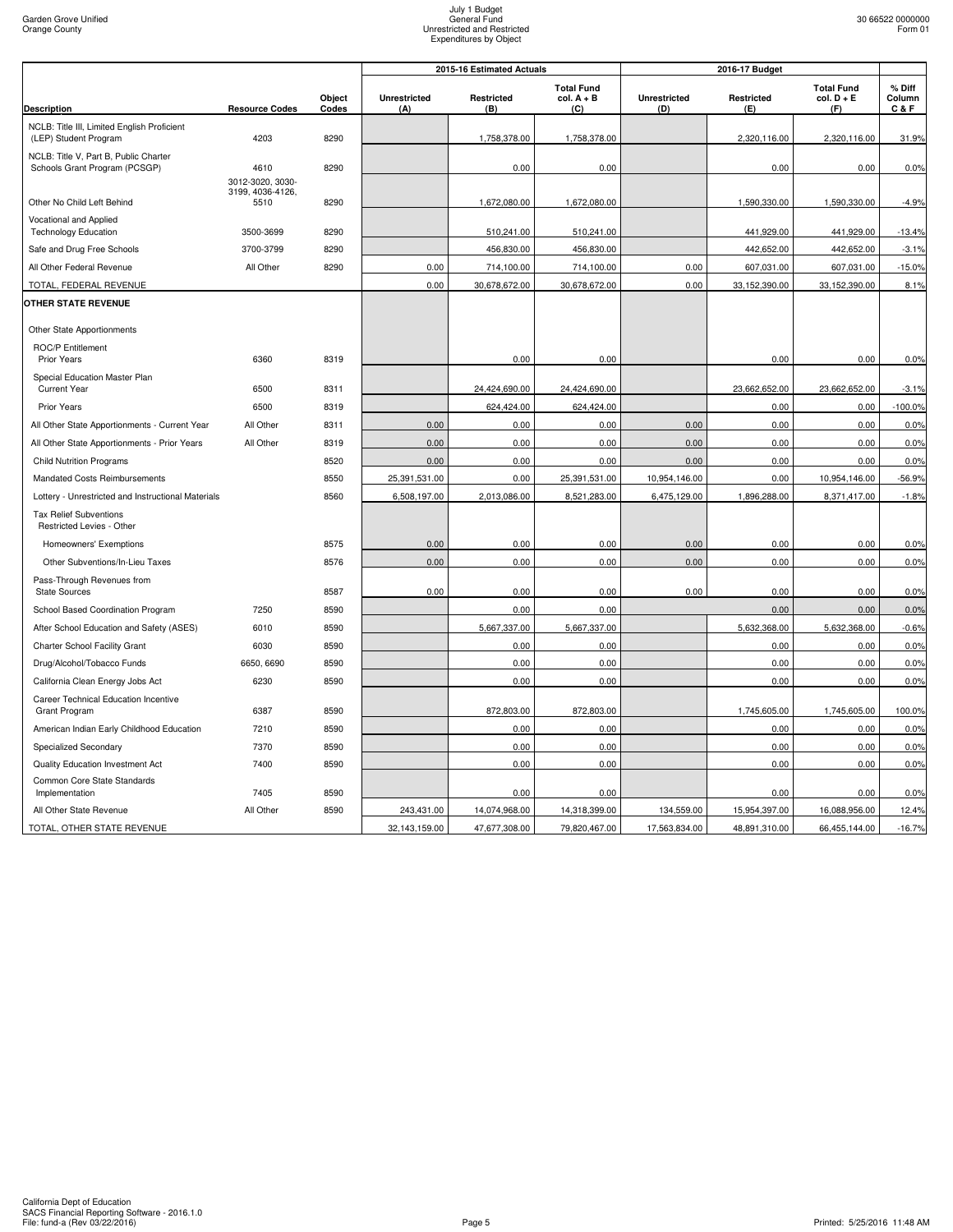|                                                                         |                       |           | 2016-17 Budget<br>2015-16 Estimated Actuals |               |                                   |                     |               |                                   |                  |
|-------------------------------------------------------------------------|-----------------------|-----------|---------------------------------------------|---------------|-----------------------------------|---------------------|---------------|-----------------------------------|------------------|
|                                                                         |                       | Object    | <b>Unrestricted</b>                         | Restricted    | <b>Total Fund</b><br>$col. A + B$ | <b>Unrestricted</b> | Restricted    | <b>Total Fund</b><br>$col. D + E$ | % Diff<br>Column |
| <b>Description</b><br>OTHER LOCAL REVENUE                               | <b>Resource Codes</b> | Codes     | (A)                                         | (B)           | (C)                               | (D)                 | (E)           | (F)                               | C&F              |
|                                                                         |                       |           |                                             |               |                                   |                     |               |                                   |                  |
| Other Local Revenue<br>County and District Taxes                        |                       |           |                                             |               |                                   |                     |               |                                   |                  |
| <b>Other Restricted Levies</b><br>Secured Roll                          |                       | 8615      | 0.00                                        | 0.00          | 0.00                              | 0.00                | 0.00          | 0.00                              | 0.0%             |
| <b>Unsecured Roll</b>                                                   |                       | 8616      | 0.00                                        | 0.00          | 0.00                              | 0.00                | 0.00          | 0.00                              | 0.0%             |
| Prior Years' Taxes                                                      |                       | 8617      | 0.00                                        | 0.00          | 0.00                              | 0.00                | 0.00          | 0.00                              | 0.0%             |
| Supplemental Taxes                                                      |                       | 8618      | 0.00                                        | 0.00          | 0.00                              | 0.00                | 0.00          | 0.00                              | 0.0%             |
| Non-Ad Valorem Taxes<br>Parcel Taxes                                    |                       | 8621      | 0.00                                        | 0.00          | 0.00                              | 0.00                | 0.00          | 0.00                              | 0.0%             |
| Other                                                                   |                       | 8622      | 0.00                                        | 0.00          | 0.00                              | 0.00                | 0.00          | 0.00                              | 0.0%             |
| Community Redevelopment Funds<br>Not Subject to LCFF Deduction          |                       | 8625      | 0.00                                        | 0.00          | 0.00                              | 0.00                | 0.00          | 0.00                              | 0.0%             |
| Penalties and Interest from<br>Delinquent Non-LCFF                      |                       |           |                                             |               |                                   |                     |               |                                   |                  |
| Taxes                                                                   |                       | 8629      | 0.00                                        | 0.00          | 0.00                              | 0.00                | 0.00          | 0.00                              | 0.0%             |
| Sales<br>Sale of Equipment/Supplies                                     |                       | 8631      | 44,488.00                                   | 0.00          | 44.488.00                         | 25,820.00           | 0.00          | 25,820.00                         | $-42.0%$         |
| Sale of Publications                                                    |                       | 8632      | 0.00                                        | 0.00          | 0.00                              | 0.00                | 0.00          | 0.00                              | 0.0%             |
| <b>Food Service Sales</b>                                               |                       | 8634      | 0.00                                        | 0.00          | 0.00                              | 0.00                | 0.00          | 0.00                              | 0.0%             |
| All Other Sales                                                         |                       | 8639      | 0.00                                        | 0.00          | 0.00                              | 0.00                | 0.00          | 0.00                              | 0.0%             |
| Leases and Rentals                                                      |                       | 8650      | 722,953.00                                  | 0.00          | 722,953.00                        | 722,953.00          | 0.00          | 722,953.00                        | 0.0%             |
| Interest                                                                |                       | 8660      | 992,914.00                                  | 0.00          | 992,914.00                        | 1,326,974.00        | 0.00          | 1,326,974.00                      | 33.6%            |
| Net Increase (Decrease) in the Fair Value<br>of Investments             |                       | 8662      | 11,498.00                                   | 0.00          | 11,498.00                         | 0.00                | 0.00          | 0.00                              | $-100.0%$        |
| Fees and Contracts<br><b>Adult Education Fees</b>                       |                       | 8671      | 0.00                                        | 0.00          | 0.00                              | 0.00                | 0.00          | 0.00                              | 0.0%             |
| Non-Resident Students                                                   |                       | 8672      | 0.00                                        | 0.00          | 0.00                              | 0.00                | 0.00          | 0.00                              | 0.0%             |
| Transportation Fees From Individuals                                    |                       | 8675      | 0.00                                        | 0.00          | 0.00                              | 0.00                | 0.00          | 0.00                              | 0.0%             |
| <b>Interagency Services</b>                                             |                       | 8677      | 0.00                                        | 3,973,073.00  | 3,973,073.00                      | 664,951.00          | 0.00          | 664,951.00                        | $-83.3%$         |
| Mitigation/Developer Fees                                               |                       | 8681      | 0.00                                        | 0.00          | 0.00                              | 0.00                | 0.00          | 0.00                              | 0.0%             |
| All Other Fees and Contracts                                            |                       | 8689      | 8,325.00                                    | 0.00          | 8,325.00                          | 8,325.00            | 0.00          | 8,325.00                          | 0.0%             |
| Other Local Revenue<br>Plus: Misc Funds Non-LCFF<br>(50%) Adjustment    |                       | 8691      | 0.00                                        | 0.00          | 0.00                              | 0.00                | 0.00          | 0.00                              | 0.0%             |
| Pass-Through Revenues From<br><b>Local Sources</b>                      |                       | 8697      | 0.00                                        | 0.00          | 0.00                              | 0.00                | 0.00          | 0.00                              | 0.0%             |
| All Other Local Revenue                                                 |                       | 8699      | 2,187,323.00                                | 3,658,433.00  | 5,845,756.00                      | 1,267,572.00        | 1,575,208.00  | 2,842,780.00                      | $-51.4%$         |
| Tuition                                                                 |                       | 8710      | 220,000.00                                  | 0.00          | 220,000.00                        | 220,000.00          | 0.00          | 220,000.00                        | 0.0%             |
| All Other Transfers In                                                  |                       | 8781-8783 | 0.00                                        | 0.00          | 0.00                              | 0.00                | 0.00          | 0.00                              | 0.0%             |
| <b>Transfers of Apportionments</b><br>Special Education SELPA Transfers |                       |           |                                             |               |                                   |                     |               |                                   |                  |
| From Districts or Charter Schools                                       | 6500                  | 8791      |                                             | 0.00          | 0.00                              |                     | 0.00          | 0.00                              | 0.0%             |
| From County Offices                                                     | 6500                  | 8792      |                                             | 0.00          | 0.00                              |                     | 0.00          | 0.00                              | 0.0%             |
| From JPAs                                                               | 6500                  | 8793      |                                             | 0.00          | 0.00                              |                     | 0.00          | 0.00                              | 0.0%             |
| ROC/P Transfers<br>From Districts or Charter Schools                    | 6360                  | 8791      |                                             | 0.00          | 0.00                              |                     | 0.00          | 0.00                              | 0.0%             |
| From County Offices                                                     | 6360                  | 8792      |                                             | 0.00          | 0.00                              |                     | 0.00          | 0.00                              | 0.0%             |
| From JPAs                                                               | 6360                  | 8793      |                                             | 0.00          | 0.00                              |                     | 0.00          | 0.00                              | 0.0%             |
| Other Transfers of Apportionments<br>From Districts or Charter Schools  | All Other             | 8791      | 0.00                                        | 0.00          | 0.00                              | 0.00                | 0.00          | 0.00                              | 0.0%             |
| From County Offices                                                     | All Other             | 8792      | 0.00                                        | 0.00          | 0.00                              | 0.00                | 0.00          | 0.00                              | 0.0%             |
| From JPAs                                                               | All Other             | 8793      | 0.00                                        | 0.00          | 0.00                              | 0.00                | 0.00          | 0.00                              | 0.0%             |
| All Other Transfers In from All Others                                  |                       | 8799      | 0.00                                        | 0.00          | 0.00                              | 0.00                | 0.00          | 0.00                              | 0.0%             |
| TOTAL, OTHER LOCAL REVENUE                                              |                       |           | 4,187,501.00                                | 7,631,506.00  | 11,819,007.00                     | 4,236,595.00        | 1,575,208.00  | 5,811,803.00                      | $-50.8%$         |
|                                                                         |                       |           |                                             |               |                                   |                     |               |                                   |                  |
| TOTAL, REVENUES                                                         |                       |           | 442,539,644.00                              | 85,987,486.00 | 528,527,130.00                    | 443,054,156.00      | 83,618,908.00 | 526,673,064.00                    | $-0.4%$          |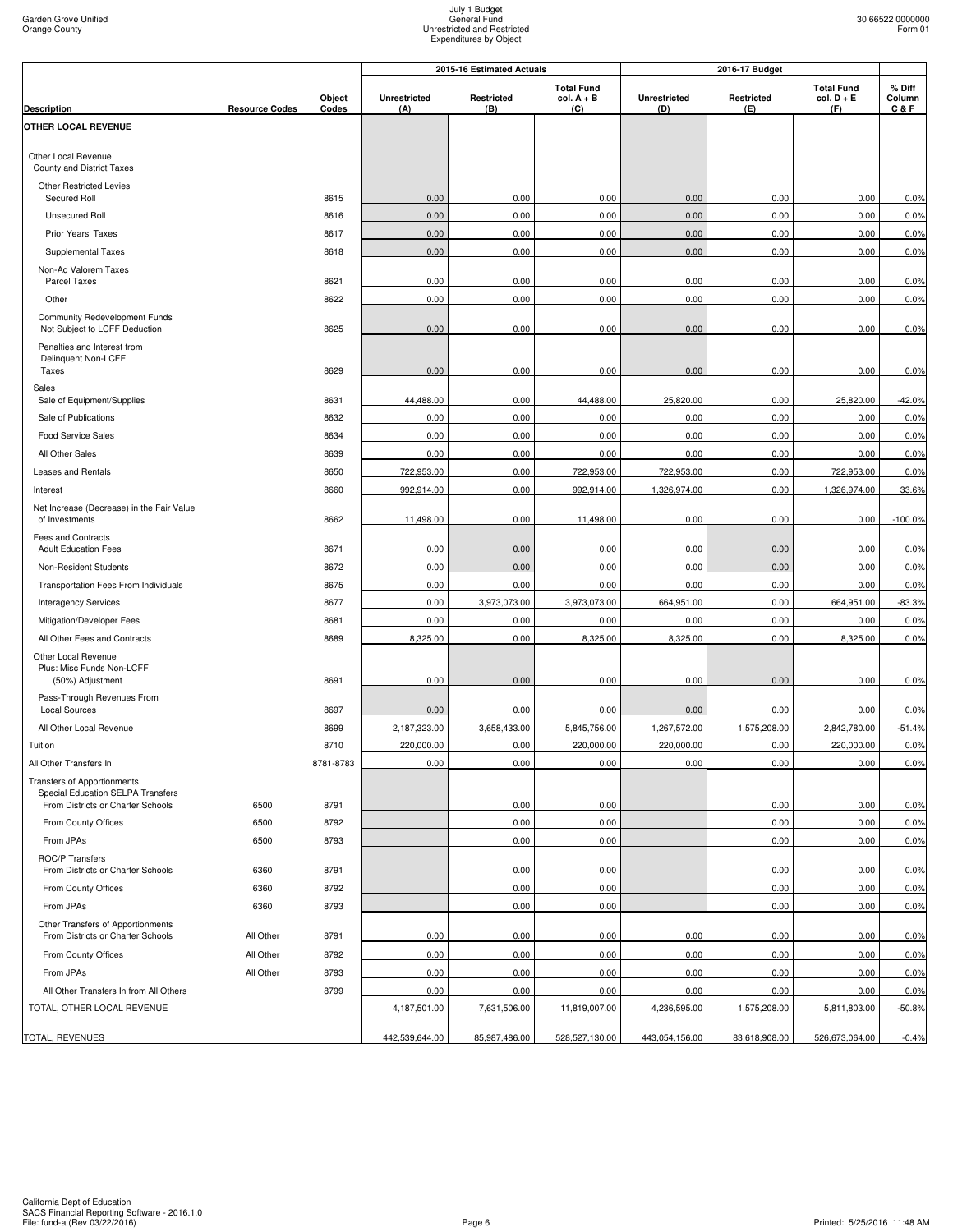| <b>Total Fund</b><br><b>Total Fund</b><br>% Diff<br>Object<br><b>Unrestricted</b><br>Restricted<br>$col. A + B$<br><b>Unrestricted</b><br>Restricted<br>$col. D + E$<br>Column<br><b>Resource Codes</b><br>Codes<br>C & F<br><b>Description</b><br>(C)<br>(F)<br>(A)<br>(B)<br>(D)<br>(E)<br><b>CERTIFICATED SALARIES</b><br>1100<br>165,673,288.00<br>31,878,745.00<br>197,552,033.00<br>171,528,167.00<br>32,277,388.00<br>203,805,555.00<br><b>Certificated Teachers' Salaries</b><br>7,868,884.00<br>2,674,056.00<br>10,542,940.00<br>8,568,469.00<br>2,674,328.00<br>Certificated Pupil Support Salaries<br>1200<br>11,242,797.00<br>Certificated Supervisors' and Administrators' Salaries<br>1300<br>17,022,232.00<br>2,785,052.00<br>19,807,284.00<br>17,335,514.00<br>3,036,212.00<br>20,371,726.00<br><b>Other Certificated Salaries</b><br>1900<br>1,550,330.00<br>5,757,356.00<br>7,307,686.00<br>2,274,589.00<br>4,739,331.00<br>7,013,920.00<br>TOTAL, CERTIFICATED SALARIES<br>192,114,734.00<br>43,095,209.00<br>235,209,943.00<br>199,706,739.00<br>42,727,259.00<br>242,433,998.00<br><b>CLASSIFIED SALARIES</b><br><b>Classified Instructional Salaries</b><br>2100<br>2,411,979.00<br>16,025,331.00<br>18,437,310.00<br>2,204,265.00<br>16,932,696.00<br>19,136,961.00<br>2200<br>27,350,819.00<br>9,712,145.00<br>37,062,964.00<br>28,768,497.00<br>39,712,569.00<br><b>Classified Support Salaries</b><br>10,944,072.00<br>2300<br>2,512,955.00<br>83,955.00<br>2,596,910.00<br>2,910,166.00<br>150,336.00<br>3,060,502.00<br>Classified Supervisors' and Administrators' Salaries<br>Clerical, Technical and Office Salaries<br>2400<br>16,574,400.00<br>784,053.00<br>17,358,453.00<br>17,385,433.00<br>843,935.00<br>18,229,368.00<br>2900<br><b>Other Classified Salaries</b><br>2,039,225.00<br>1,152,596.00<br>3,191,821.00<br>1,917,544.00<br>91,131.00<br>2,008,675.00<br>TOTAL, CLASSIFIED SALARIES<br>50,889,378.00<br>28,962,170.00<br>82,148,075.00<br>27,758,080.00<br>78,647,458.00<br>53,185,905.00<br><b>EMPLOYEE BENEFITS</b><br><b>STRS</b><br>3101-3102<br>20,348,150.00<br>15,090,323.00<br>35,438,473.00<br>24,970,971.00<br>15,864,888.00<br>40,835,859.00<br>PERS<br>3201-3202<br>4,873,161.00<br>2,253,963.00<br>7,127,124.00<br>6,038,671.00<br>2,977,710.00<br>9,016,381.00<br>3301-3302<br>6,498,989.00<br>2,691,980.00<br>9,190,969.00<br>6,982,696.00<br>2,864,293.00<br>9,846,989.00<br>OASDI/Medicare/Alternative<br><b>Health and Welfare Benefits</b><br>3401-3402<br>24,046,375.00<br>6,726,345.00<br>30,772,720.00<br>30,320,281.00<br>8,788,395.00<br>39,108,676.00<br>3501-3502<br>35,426.00<br>155,342.00<br>126,654.00<br>35,900.00<br>162,554.00<br>Unemployment Insurance<br>119,916.00<br>Workers' Compensation<br>3601-3602<br>1,208,099.00<br>350,726.00<br>1,558,825.00<br>1,265,488.00<br>358,545.00<br>1,624,033.00<br>OPEB, Allocated<br>3701-3702<br>2,435,278.00<br>0.00<br>2,435,278.00<br>2,697,390.00<br>0.00<br>2,697,390.00<br>OPEB, Active Employees<br>3751-3752<br>1,748,252.00<br>504,671.00<br>2,252,923.00<br>1,834,645.00<br>521,372.00<br>2,356,017.00<br>3901-3902<br>0.00<br>0.00<br>0.00<br>0.00<br>0.00<br>0.00<br>Other Employee Benefits<br>TOTAL, EMPLOYEE BENEFITS<br>61,278,220.00<br>27,653,434.00<br>88,931,654.00<br>74,236,796.00<br>31,411,103.00<br>105,647,899.00<br><b>BOOKS AND SUPPLIES</b><br>4100<br>11,126,355.00<br>89,761.00<br>11,216,116.00<br>21,895,914.00<br>29,310.00<br>21,925,224.00<br>Approved Textbooks and Core Curricula Materials<br>Books and Other Reference Materials<br>4200<br>263,898.00<br>117,806.00<br>381,704.00<br>24,340.00<br>5,012.00<br>29,352.00<br>9,088,559.00<br>7,079,867.00<br>16,168,426.00<br>18,465,802.00<br>19,648,540.00<br>38,114,342.00<br>Materials and Supplies<br>4300<br>4400<br>5,249,241.00<br>1,869,006.00<br>698,728.00<br>85,103.00<br>783,831.00<br>Noncapitalized Equipment<br>7,118,247.00<br>4700<br>0.00<br>0.00<br>0.00<br>0.00<br>0.00<br>0.00<br>Food<br>TOTAL, BOOKS AND SUPPLIES<br>25,728,053.00<br>9,156,440.00<br>41,084,784.00<br>60,852,749.00<br>34,884,493.00<br>19,767,965.00<br>SERVICES AND OTHER OPERATING EXPENDITURES<br>5100<br>3,551,533.00<br>15,095,038.00<br>18,646,571.00<br>4,075,000.00<br>9,365,223.00<br>13,440,223.00<br>$-27.9%$<br>Subagreements for Services<br><b>Travel and Conferences</b><br>5200<br>387,087.00<br>299,061.00<br>686,148.00<br>205,581.00<br>176,630.00<br>382,211.00<br>99,559.00<br>5300<br>40,934.00<br>58,625.00<br>40,734.00<br>1,400.00<br>Dues and Memberships<br>42,134.00<br>5400 - 5450<br>1,665,714.00<br>0.00<br>1,665,714.00<br>1,986,124.00<br>0.00<br>1,986,124.00<br>Insurance<br>Operations and Housekeeping<br>Services<br>5500<br>8,091,948.00<br>0.00<br>8,091,948.00<br>12,209,272.00<br>0.00<br>12,209,272.00<br>Rentals, Leases, Repairs, and<br>Noncapitalized Improvements<br>5600<br>1,292,086.00<br>279,087.00<br>1,571,173.00<br>1,010,044.00<br>159,841.00<br>1,169,885.00<br><b>Transfers of Direct Costs</b><br>5710<br>(215, 415.00)<br>215,415.00<br>0.00<br>(271, 034.00)<br>271,034.00<br>0.00<br>Transfers of Direct Costs - Interfund<br>(1,871,359.00)<br>(832,053.00)<br>5750<br>(1,871,359.00)<br>0.00<br>(832,053.00)<br>0.00<br>Professional/Consulting Services and<br>5800<br><b>Operating Expenditures</b><br>5,740,305.00<br>6,665,676.00<br>12,405,981.00<br>3,725,281.00<br>13,191,637.00<br>16,916,918.00<br>5900<br>41,922.00<br>512,656.00<br>537,023.00<br>Communications<br>470,734.00<br>43,394.00<br>580,417.00<br>TOTAL, SERVICES AND OTHER |                        | 2016-17 Budget<br>2015-16 Estimated Actuals |               |               |               |               |               |      |
|-------------------------------------------------------------------------------------------------------------------------------------------------------------------------------------------------------------------------------------------------------------------------------------------------------------------------------------------------------------------------------------------------------------------------------------------------------------------------------------------------------------------------------------------------------------------------------------------------------------------------------------------------------------------------------------------------------------------------------------------------------------------------------------------------------------------------------------------------------------------------------------------------------------------------------------------------------------------------------------------------------------------------------------------------------------------------------------------------------------------------------------------------------------------------------------------------------------------------------------------------------------------------------------------------------------------------------------------------------------------------------------------------------------------------------------------------------------------------------------------------------------------------------------------------------------------------------------------------------------------------------------------------------------------------------------------------------------------------------------------------------------------------------------------------------------------------------------------------------------------------------------------------------------------------------------------------------------------------------------------------------------------------------------------------------------------------------------------------------------------------------------------------------------------------------------------------------------------------------------------------------------------------------------------------------------------------------------------------------------------------------------------------------------------------------------------------------------------------------------------------------------------------------------------------------------------------------------------------------------------------------------------------------------------------------------------------------------------------------------------------------------------------------------------------------------------------------------------------------------------------------------------------------------------------------------------------------------------------------------------------------------------------------------------------------------------------------------------------------------------------------------------------------------------------------------------------------------------------------------------------------------------------------------------------------------------------------------------------------------------------------------------------------------------------------------------------------------------------------------------------------------------------------------------------------------------------------------------------------------------------------------------------------------------------------------------------------------------------------------------------------------------------------------------------------------------------------------------------------------------------------------------------------------------------------------------------------------------------------------------------------------------------------------------------------------------------------------------------------------------------------------------------------------------------------------------------------------------------------------------------------------------------------------------------------------------------------------------------------------------------------------------------------------------------------------------------------------------------------------------------------------------------------------------------------------------------------------------------------------------------------------------------------------------------------------------------------------------------------------------------------------------------------------------------------------------------------------------------------------------------------------------------------------------------------------------------------------------------------------------------------------------------------------------------------------------------------------------------------------------------------------------------------------------------------------------------------------------------------------------------------------------------------------------------------------------------------------------------------------------------------------------------------------------------------------------------------------------------------------------------------------------------------------------------------------------------------------------------------------------------------|------------------------|---------------------------------------------|---------------|---------------|---------------|---------------|---------------|------|
|                                                                                                                                                                                                                                                                                                                                                                                                                                                                                                                                                                                                                                                                                                                                                                                                                                                                                                                                                                                                                                                                                                                                                                                                                                                                                                                                                                                                                                                                                                                                                                                                                                                                                                                                                                                                                                                                                                                                                                                                                                                                                                                                                                                                                                                                                                                                                                                                                                                                                                                                                                                                                                                                                                                                                                                                                                                                                                                                                                                                                                                                                                                                                                                                                                                                                                                                                                                                                                                                                                                                                                                                                                                                                                                                                                                                                                                                                                                                                                                                                                                                                                                                                                                                                                                                                                                                                                                                                                                                                                                                                                                                                                                                                                                                                                                                                                                                                                                                                                                                                                                                                                                                                                                                                                                                                                                                                                                                                                                                                                                                                                                                                               |                        |                                             |               |               |               |               |               |      |
|                                                                                                                                                                                                                                                                                                                                                                                                                                                                                                                                                                                                                                                                                                                                                                                                                                                                                                                                                                                                                                                                                                                                                                                                                                                                                                                                                                                                                                                                                                                                                                                                                                                                                                                                                                                                                                                                                                                                                                                                                                                                                                                                                                                                                                                                                                                                                                                                                                                                                                                                                                                                                                                                                                                                                                                                                                                                                                                                                                                                                                                                                                                                                                                                                                                                                                                                                                                                                                                                                                                                                                                                                                                                                                                                                                                                                                                                                                                                                                                                                                                                                                                                                                                                                                                                                                                                                                                                                                                                                                                                                                                                                                                                                                                                                                                                                                                                                                                                                                                                                                                                                                                                                                                                                                                                                                                                                                                                                                                                                                                                                                                                                               |                        |                                             |               |               |               |               |               |      |
| 3.2%<br>6.6%<br>2.8%<br>$-4.0%$<br>3.1%<br>3.8%<br>7.1%<br>17.9%<br>5.0%<br>-37.1%<br>4.5%<br>15.2%<br>26.5%<br>7.1%<br>27.1%<br>4.6%<br>4.2%<br>10.8%<br>4.6%<br>0.0%<br>18.8%<br>95.5%<br>$-92.3%$<br>135.7%<br>$-89.0%$<br>0.0%<br>74.4%<br>$-44.3%$<br>$-57.7%$<br>19.2%<br>50.9%<br>$-25.5%$<br>0.0%<br>$-55.5%$<br>36.4%<br>13.2%                                                                                                                                                                                                                                                                                                                                                                                                                                                                                                                                                                                                                                                                                                                                                                                                                                                                                                                                                                                                                                                                                                                                                                                                                                                                                                                                                                                                                                                                                                                                                                                                                                                                                                                                                                                                                                                                                                                                                                                                                                                                                                                                                                                                                                                                                                                                                                                                                                                                                                                                                                                                                                                                                                                                                                                                                                                                                                                                                                                                                                                                                                                                                                                                                                                                                                                                                                                                                                                                                                                                                                                                                                                                                                                                                                                                                                                                                                                                                                                                                                                                                                                                                                                                                                                                                                                                                                                                                                                                                                                                                                                                                                                                                                                                                                                                                                                                                                                                                                                                                                                                                                                                                                                                                                                                                       |                        |                                             |               |               |               |               |               |      |
|                                                                                                                                                                                                                                                                                                                                                                                                                                                                                                                                                                                                                                                                                                                                                                                                                                                                                                                                                                                                                                                                                                                                                                                                                                                                                                                                                                                                                                                                                                                                                                                                                                                                                                                                                                                                                                                                                                                                                                                                                                                                                                                                                                                                                                                                                                                                                                                                                                                                                                                                                                                                                                                                                                                                                                                                                                                                                                                                                                                                                                                                                                                                                                                                                                                                                                                                                                                                                                                                                                                                                                                                                                                                                                                                                                                                                                                                                                                                                                                                                                                                                                                                                                                                                                                                                                                                                                                                                                                                                                                                                                                                                                                                                                                                                                                                                                                                                                                                                                                                                                                                                                                                                                                                                                                                                                                                                                                                                                                                                                                                                                                                                               |                        |                                             |               |               |               |               |               |      |
|                                                                                                                                                                                                                                                                                                                                                                                                                                                                                                                                                                                                                                                                                                                                                                                                                                                                                                                                                                                                                                                                                                                                                                                                                                                                                                                                                                                                                                                                                                                                                                                                                                                                                                                                                                                                                                                                                                                                                                                                                                                                                                                                                                                                                                                                                                                                                                                                                                                                                                                                                                                                                                                                                                                                                                                                                                                                                                                                                                                                                                                                                                                                                                                                                                                                                                                                                                                                                                                                                                                                                                                                                                                                                                                                                                                                                                                                                                                                                                                                                                                                                                                                                                                                                                                                                                                                                                                                                                                                                                                                                                                                                                                                                                                                                                                                                                                                                                                                                                                                                                                                                                                                                                                                                                                                                                                                                                                                                                                                                                                                                                                                                               |                        |                                             |               |               |               |               |               |      |
|                                                                                                                                                                                                                                                                                                                                                                                                                                                                                                                                                                                                                                                                                                                                                                                                                                                                                                                                                                                                                                                                                                                                                                                                                                                                                                                                                                                                                                                                                                                                                                                                                                                                                                                                                                                                                                                                                                                                                                                                                                                                                                                                                                                                                                                                                                                                                                                                                                                                                                                                                                                                                                                                                                                                                                                                                                                                                                                                                                                                                                                                                                                                                                                                                                                                                                                                                                                                                                                                                                                                                                                                                                                                                                                                                                                                                                                                                                                                                                                                                                                                                                                                                                                                                                                                                                                                                                                                                                                                                                                                                                                                                                                                                                                                                                                                                                                                                                                                                                                                                                                                                                                                                                                                                                                                                                                                                                                                                                                                                                                                                                                                                               |                        |                                             |               |               |               |               |               |      |
|                                                                                                                                                                                                                                                                                                                                                                                                                                                                                                                                                                                                                                                                                                                                                                                                                                                                                                                                                                                                                                                                                                                                                                                                                                                                                                                                                                                                                                                                                                                                                                                                                                                                                                                                                                                                                                                                                                                                                                                                                                                                                                                                                                                                                                                                                                                                                                                                                                                                                                                                                                                                                                                                                                                                                                                                                                                                                                                                                                                                                                                                                                                                                                                                                                                                                                                                                                                                                                                                                                                                                                                                                                                                                                                                                                                                                                                                                                                                                                                                                                                                                                                                                                                                                                                                                                                                                                                                                                                                                                                                                                                                                                                                                                                                                                                                                                                                                                                                                                                                                                                                                                                                                                                                                                                                                                                                                                                                                                                                                                                                                                                                                               |                        |                                             |               |               |               |               |               |      |
|                                                                                                                                                                                                                                                                                                                                                                                                                                                                                                                                                                                                                                                                                                                                                                                                                                                                                                                                                                                                                                                                                                                                                                                                                                                                                                                                                                                                                                                                                                                                                                                                                                                                                                                                                                                                                                                                                                                                                                                                                                                                                                                                                                                                                                                                                                                                                                                                                                                                                                                                                                                                                                                                                                                                                                                                                                                                                                                                                                                                                                                                                                                                                                                                                                                                                                                                                                                                                                                                                                                                                                                                                                                                                                                                                                                                                                                                                                                                                                                                                                                                                                                                                                                                                                                                                                                                                                                                                                                                                                                                                                                                                                                                                                                                                                                                                                                                                                                                                                                                                                                                                                                                                                                                                                                                                                                                                                                                                                                                                                                                                                                                                               |                        |                                             |               |               |               |               |               |      |
|                                                                                                                                                                                                                                                                                                                                                                                                                                                                                                                                                                                                                                                                                                                                                                                                                                                                                                                                                                                                                                                                                                                                                                                                                                                                                                                                                                                                                                                                                                                                                                                                                                                                                                                                                                                                                                                                                                                                                                                                                                                                                                                                                                                                                                                                                                                                                                                                                                                                                                                                                                                                                                                                                                                                                                                                                                                                                                                                                                                                                                                                                                                                                                                                                                                                                                                                                                                                                                                                                                                                                                                                                                                                                                                                                                                                                                                                                                                                                                                                                                                                                                                                                                                                                                                                                                                                                                                                                                                                                                                                                                                                                                                                                                                                                                                                                                                                                                                                                                                                                                                                                                                                                                                                                                                                                                                                                                                                                                                                                                                                                                                                                               |                        |                                             |               |               |               |               |               |      |
|                                                                                                                                                                                                                                                                                                                                                                                                                                                                                                                                                                                                                                                                                                                                                                                                                                                                                                                                                                                                                                                                                                                                                                                                                                                                                                                                                                                                                                                                                                                                                                                                                                                                                                                                                                                                                                                                                                                                                                                                                                                                                                                                                                                                                                                                                                                                                                                                                                                                                                                                                                                                                                                                                                                                                                                                                                                                                                                                                                                                                                                                                                                                                                                                                                                                                                                                                                                                                                                                                                                                                                                                                                                                                                                                                                                                                                                                                                                                                                                                                                                                                                                                                                                                                                                                                                                                                                                                                                                                                                                                                                                                                                                                                                                                                                                                                                                                                                                                                                                                                                                                                                                                                                                                                                                                                                                                                                                                                                                                                                                                                                                                                               |                        |                                             |               |               |               |               |               |      |
|                                                                                                                                                                                                                                                                                                                                                                                                                                                                                                                                                                                                                                                                                                                                                                                                                                                                                                                                                                                                                                                                                                                                                                                                                                                                                                                                                                                                                                                                                                                                                                                                                                                                                                                                                                                                                                                                                                                                                                                                                                                                                                                                                                                                                                                                                                                                                                                                                                                                                                                                                                                                                                                                                                                                                                                                                                                                                                                                                                                                                                                                                                                                                                                                                                                                                                                                                                                                                                                                                                                                                                                                                                                                                                                                                                                                                                                                                                                                                                                                                                                                                                                                                                                                                                                                                                                                                                                                                                                                                                                                                                                                                                                                                                                                                                                                                                                                                                                                                                                                                                                                                                                                                                                                                                                                                                                                                                                                                                                                                                                                                                                                                               |                        |                                             |               |               |               |               |               |      |
|                                                                                                                                                                                                                                                                                                                                                                                                                                                                                                                                                                                                                                                                                                                                                                                                                                                                                                                                                                                                                                                                                                                                                                                                                                                                                                                                                                                                                                                                                                                                                                                                                                                                                                                                                                                                                                                                                                                                                                                                                                                                                                                                                                                                                                                                                                                                                                                                                                                                                                                                                                                                                                                                                                                                                                                                                                                                                                                                                                                                                                                                                                                                                                                                                                                                                                                                                                                                                                                                                                                                                                                                                                                                                                                                                                                                                                                                                                                                                                                                                                                                                                                                                                                                                                                                                                                                                                                                                                                                                                                                                                                                                                                                                                                                                                                                                                                                                                                                                                                                                                                                                                                                                                                                                                                                                                                                                                                                                                                                                                                                                                                                                               |                        |                                             |               |               |               |               |               |      |
|                                                                                                                                                                                                                                                                                                                                                                                                                                                                                                                                                                                                                                                                                                                                                                                                                                                                                                                                                                                                                                                                                                                                                                                                                                                                                                                                                                                                                                                                                                                                                                                                                                                                                                                                                                                                                                                                                                                                                                                                                                                                                                                                                                                                                                                                                                                                                                                                                                                                                                                                                                                                                                                                                                                                                                                                                                                                                                                                                                                                                                                                                                                                                                                                                                                                                                                                                                                                                                                                                                                                                                                                                                                                                                                                                                                                                                                                                                                                                                                                                                                                                                                                                                                                                                                                                                                                                                                                                                                                                                                                                                                                                                                                                                                                                                                                                                                                                                                                                                                                                                                                                                                                                                                                                                                                                                                                                                                                                                                                                                                                                                                                                               |                        |                                             |               |               |               |               |               |      |
|                                                                                                                                                                                                                                                                                                                                                                                                                                                                                                                                                                                                                                                                                                                                                                                                                                                                                                                                                                                                                                                                                                                                                                                                                                                                                                                                                                                                                                                                                                                                                                                                                                                                                                                                                                                                                                                                                                                                                                                                                                                                                                                                                                                                                                                                                                                                                                                                                                                                                                                                                                                                                                                                                                                                                                                                                                                                                                                                                                                                                                                                                                                                                                                                                                                                                                                                                                                                                                                                                                                                                                                                                                                                                                                                                                                                                                                                                                                                                                                                                                                                                                                                                                                                                                                                                                                                                                                                                                                                                                                                                                                                                                                                                                                                                                                                                                                                                                                                                                                                                                                                                                                                                                                                                                                                                                                                                                                                                                                                                                                                                                                                                               |                        |                                             |               |               |               |               |               |      |
|                                                                                                                                                                                                                                                                                                                                                                                                                                                                                                                                                                                                                                                                                                                                                                                                                                                                                                                                                                                                                                                                                                                                                                                                                                                                                                                                                                                                                                                                                                                                                                                                                                                                                                                                                                                                                                                                                                                                                                                                                                                                                                                                                                                                                                                                                                                                                                                                                                                                                                                                                                                                                                                                                                                                                                                                                                                                                                                                                                                                                                                                                                                                                                                                                                                                                                                                                                                                                                                                                                                                                                                                                                                                                                                                                                                                                                                                                                                                                                                                                                                                                                                                                                                                                                                                                                                                                                                                                                                                                                                                                                                                                                                                                                                                                                                                                                                                                                                                                                                                                                                                                                                                                                                                                                                                                                                                                                                                                                                                                                                                                                                                                               |                        |                                             |               |               |               |               |               |      |
|                                                                                                                                                                                                                                                                                                                                                                                                                                                                                                                                                                                                                                                                                                                                                                                                                                                                                                                                                                                                                                                                                                                                                                                                                                                                                                                                                                                                                                                                                                                                                                                                                                                                                                                                                                                                                                                                                                                                                                                                                                                                                                                                                                                                                                                                                                                                                                                                                                                                                                                                                                                                                                                                                                                                                                                                                                                                                                                                                                                                                                                                                                                                                                                                                                                                                                                                                                                                                                                                                                                                                                                                                                                                                                                                                                                                                                                                                                                                                                                                                                                                                                                                                                                                                                                                                                                                                                                                                                                                                                                                                                                                                                                                                                                                                                                                                                                                                                                                                                                                                                                                                                                                                                                                                                                                                                                                                                                                                                                                                                                                                                                                                               |                        |                                             |               |               |               |               |               |      |
|                                                                                                                                                                                                                                                                                                                                                                                                                                                                                                                                                                                                                                                                                                                                                                                                                                                                                                                                                                                                                                                                                                                                                                                                                                                                                                                                                                                                                                                                                                                                                                                                                                                                                                                                                                                                                                                                                                                                                                                                                                                                                                                                                                                                                                                                                                                                                                                                                                                                                                                                                                                                                                                                                                                                                                                                                                                                                                                                                                                                                                                                                                                                                                                                                                                                                                                                                                                                                                                                                                                                                                                                                                                                                                                                                                                                                                                                                                                                                                                                                                                                                                                                                                                                                                                                                                                                                                                                                                                                                                                                                                                                                                                                                                                                                                                                                                                                                                                                                                                                                                                                                                                                                                                                                                                                                                                                                                                                                                                                                                                                                                                                                               |                        |                                             |               |               |               |               |               |      |
|                                                                                                                                                                                                                                                                                                                                                                                                                                                                                                                                                                                                                                                                                                                                                                                                                                                                                                                                                                                                                                                                                                                                                                                                                                                                                                                                                                                                                                                                                                                                                                                                                                                                                                                                                                                                                                                                                                                                                                                                                                                                                                                                                                                                                                                                                                                                                                                                                                                                                                                                                                                                                                                                                                                                                                                                                                                                                                                                                                                                                                                                                                                                                                                                                                                                                                                                                                                                                                                                                                                                                                                                                                                                                                                                                                                                                                                                                                                                                                                                                                                                                                                                                                                                                                                                                                                                                                                                                                                                                                                                                                                                                                                                                                                                                                                                                                                                                                                                                                                                                                                                                                                                                                                                                                                                                                                                                                                                                                                                                                                                                                                                                               |                        |                                             |               |               |               |               |               |      |
|                                                                                                                                                                                                                                                                                                                                                                                                                                                                                                                                                                                                                                                                                                                                                                                                                                                                                                                                                                                                                                                                                                                                                                                                                                                                                                                                                                                                                                                                                                                                                                                                                                                                                                                                                                                                                                                                                                                                                                                                                                                                                                                                                                                                                                                                                                                                                                                                                                                                                                                                                                                                                                                                                                                                                                                                                                                                                                                                                                                                                                                                                                                                                                                                                                                                                                                                                                                                                                                                                                                                                                                                                                                                                                                                                                                                                                                                                                                                                                                                                                                                                                                                                                                                                                                                                                                                                                                                                                                                                                                                                                                                                                                                                                                                                                                                                                                                                                                                                                                                                                                                                                                                                                                                                                                                                                                                                                                                                                                                                                                                                                                                                               |                        |                                             |               |               |               |               |               |      |
|                                                                                                                                                                                                                                                                                                                                                                                                                                                                                                                                                                                                                                                                                                                                                                                                                                                                                                                                                                                                                                                                                                                                                                                                                                                                                                                                                                                                                                                                                                                                                                                                                                                                                                                                                                                                                                                                                                                                                                                                                                                                                                                                                                                                                                                                                                                                                                                                                                                                                                                                                                                                                                                                                                                                                                                                                                                                                                                                                                                                                                                                                                                                                                                                                                                                                                                                                                                                                                                                                                                                                                                                                                                                                                                                                                                                                                                                                                                                                                                                                                                                                                                                                                                                                                                                                                                                                                                                                                                                                                                                                                                                                                                                                                                                                                                                                                                                                                                                                                                                                                                                                                                                                                                                                                                                                                                                                                                                                                                                                                                                                                                                                               |                        |                                             |               |               |               |               |               |      |
|                                                                                                                                                                                                                                                                                                                                                                                                                                                                                                                                                                                                                                                                                                                                                                                                                                                                                                                                                                                                                                                                                                                                                                                                                                                                                                                                                                                                                                                                                                                                                                                                                                                                                                                                                                                                                                                                                                                                                                                                                                                                                                                                                                                                                                                                                                                                                                                                                                                                                                                                                                                                                                                                                                                                                                                                                                                                                                                                                                                                                                                                                                                                                                                                                                                                                                                                                                                                                                                                                                                                                                                                                                                                                                                                                                                                                                                                                                                                                                                                                                                                                                                                                                                                                                                                                                                                                                                                                                                                                                                                                                                                                                                                                                                                                                                                                                                                                                                                                                                                                                                                                                                                                                                                                                                                                                                                                                                                                                                                                                                                                                                                                               |                        |                                             |               |               |               |               |               |      |
|                                                                                                                                                                                                                                                                                                                                                                                                                                                                                                                                                                                                                                                                                                                                                                                                                                                                                                                                                                                                                                                                                                                                                                                                                                                                                                                                                                                                                                                                                                                                                                                                                                                                                                                                                                                                                                                                                                                                                                                                                                                                                                                                                                                                                                                                                                                                                                                                                                                                                                                                                                                                                                                                                                                                                                                                                                                                                                                                                                                                                                                                                                                                                                                                                                                                                                                                                                                                                                                                                                                                                                                                                                                                                                                                                                                                                                                                                                                                                                                                                                                                                                                                                                                                                                                                                                                                                                                                                                                                                                                                                                                                                                                                                                                                                                                                                                                                                                                                                                                                                                                                                                                                                                                                                                                                                                                                                                                                                                                                                                                                                                                                                               |                        |                                             |               |               |               |               |               |      |
|                                                                                                                                                                                                                                                                                                                                                                                                                                                                                                                                                                                                                                                                                                                                                                                                                                                                                                                                                                                                                                                                                                                                                                                                                                                                                                                                                                                                                                                                                                                                                                                                                                                                                                                                                                                                                                                                                                                                                                                                                                                                                                                                                                                                                                                                                                                                                                                                                                                                                                                                                                                                                                                                                                                                                                                                                                                                                                                                                                                                                                                                                                                                                                                                                                                                                                                                                                                                                                                                                                                                                                                                                                                                                                                                                                                                                                                                                                                                                                                                                                                                                                                                                                                                                                                                                                                                                                                                                                                                                                                                                                                                                                                                                                                                                                                                                                                                                                                                                                                                                                                                                                                                                                                                                                                                                                                                                                                                                                                                                                                                                                                                                               |                        |                                             |               |               |               |               |               |      |
|                                                                                                                                                                                                                                                                                                                                                                                                                                                                                                                                                                                                                                                                                                                                                                                                                                                                                                                                                                                                                                                                                                                                                                                                                                                                                                                                                                                                                                                                                                                                                                                                                                                                                                                                                                                                                                                                                                                                                                                                                                                                                                                                                                                                                                                                                                                                                                                                                                                                                                                                                                                                                                                                                                                                                                                                                                                                                                                                                                                                                                                                                                                                                                                                                                                                                                                                                                                                                                                                                                                                                                                                                                                                                                                                                                                                                                                                                                                                                                                                                                                                                                                                                                                                                                                                                                                                                                                                                                                                                                                                                                                                                                                                                                                                                                                                                                                                                                                                                                                                                                                                                                                                                                                                                                                                                                                                                                                                                                                                                                                                                                                                                               |                        |                                             |               |               |               |               |               |      |
|                                                                                                                                                                                                                                                                                                                                                                                                                                                                                                                                                                                                                                                                                                                                                                                                                                                                                                                                                                                                                                                                                                                                                                                                                                                                                                                                                                                                                                                                                                                                                                                                                                                                                                                                                                                                                                                                                                                                                                                                                                                                                                                                                                                                                                                                                                                                                                                                                                                                                                                                                                                                                                                                                                                                                                                                                                                                                                                                                                                                                                                                                                                                                                                                                                                                                                                                                                                                                                                                                                                                                                                                                                                                                                                                                                                                                                                                                                                                                                                                                                                                                                                                                                                                                                                                                                                                                                                                                                                                                                                                                                                                                                                                                                                                                                                                                                                                                                                                                                                                                                                                                                                                                                                                                                                                                                                                                                                                                                                                                                                                                                                                                               |                        |                                             |               |               |               |               |               |      |
|                                                                                                                                                                                                                                                                                                                                                                                                                                                                                                                                                                                                                                                                                                                                                                                                                                                                                                                                                                                                                                                                                                                                                                                                                                                                                                                                                                                                                                                                                                                                                                                                                                                                                                                                                                                                                                                                                                                                                                                                                                                                                                                                                                                                                                                                                                                                                                                                                                                                                                                                                                                                                                                                                                                                                                                                                                                                                                                                                                                                                                                                                                                                                                                                                                                                                                                                                                                                                                                                                                                                                                                                                                                                                                                                                                                                                                                                                                                                                                                                                                                                                                                                                                                                                                                                                                                                                                                                                                                                                                                                                                                                                                                                                                                                                                                                                                                                                                                                                                                                                                                                                                                                                                                                                                                                                                                                                                                                                                                                                                                                                                                                                               |                        |                                             |               |               |               |               |               |      |
|                                                                                                                                                                                                                                                                                                                                                                                                                                                                                                                                                                                                                                                                                                                                                                                                                                                                                                                                                                                                                                                                                                                                                                                                                                                                                                                                                                                                                                                                                                                                                                                                                                                                                                                                                                                                                                                                                                                                                                                                                                                                                                                                                                                                                                                                                                                                                                                                                                                                                                                                                                                                                                                                                                                                                                                                                                                                                                                                                                                                                                                                                                                                                                                                                                                                                                                                                                                                                                                                                                                                                                                                                                                                                                                                                                                                                                                                                                                                                                                                                                                                                                                                                                                                                                                                                                                                                                                                                                                                                                                                                                                                                                                                                                                                                                                                                                                                                                                                                                                                                                                                                                                                                                                                                                                                                                                                                                                                                                                                                                                                                                                                                               |                        |                                             |               |               |               |               |               |      |
|                                                                                                                                                                                                                                                                                                                                                                                                                                                                                                                                                                                                                                                                                                                                                                                                                                                                                                                                                                                                                                                                                                                                                                                                                                                                                                                                                                                                                                                                                                                                                                                                                                                                                                                                                                                                                                                                                                                                                                                                                                                                                                                                                                                                                                                                                                                                                                                                                                                                                                                                                                                                                                                                                                                                                                                                                                                                                                                                                                                                                                                                                                                                                                                                                                                                                                                                                                                                                                                                                                                                                                                                                                                                                                                                                                                                                                                                                                                                                                                                                                                                                                                                                                                                                                                                                                                                                                                                                                                                                                                                                                                                                                                                                                                                                                                                                                                                                                                                                                                                                                                                                                                                                                                                                                                                                                                                                                                                                                                                                                                                                                                                                               |                        |                                             |               |               |               |               |               |      |
|                                                                                                                                                                                                                                                                                                                                                                                                                                                                                                                                                                                                                                                                                                                                                                                                                                                                                                                                                                                                                                                                                                                                                                                                                                                                                                                                                                                                                                                                                                                                                                                                                                                                                                                                                                                                                                                                                                                                                                                                                                                                                                                                                                                                                                                                                                                                                                                                                                                                                                                                                                                                                                                                                                                                                                                                                                                                                                                                                                                                                                                                                                                                                                                                                                                                                                                                                                                                                                                                                                                                                                                                                                                                                                                                                                                                                                                                                                                                                                                                                                                                                                                                                                                                                                                                                                                                                                                                                                                                                                                                                                                                                                                                                                                                                                                                                                                                                                                                                                                                                                                                                                                                                                                                                                                                                                                                                                                                                                                                                                                                                                                                                               |                        |                                             |               |               |               |               |               |      |
|                                                                                                                                                                                                                                                                                                                                                                                                                                                                                                                                                                                                                                                                                                                                                                                                                                                                                                                                                                                                                                                                                                                                                                                                                                                                                                                                                                                                                                                                                                                                                                                                                                                                                                                                                                                                                                                                                                                                                                                                                                                                                                                                                                                                                                                                                                                                                                                                                                                                                                                                                                                                                                                                                                                                                                                                                                                                                                                                                                                                                                                                                                                                                                                                                                                                                                                                                                                                                                                                                                                                                                                                                                                                                                                                                                                                                                                                                                                                                                                                                                                                                                                                                                                                                                                                                                                                                                                                                                                                                                                                                                                                                                                                                                                                                                                                                                                                                                                                                                                                                                                                                                                                                                                                                                                                                                                                                                                                                                                                                                                                                                                                                               |                        |                                             |               |               |               |               |               |      |
|                                                                                                                                                                                                                                                                                                                                                                                                                                                                                                                                                                                                                                                                                                                                                                                                                                                                                                                                                                                                                                                                                                                                                                                                                                                                                                                                                                                                                                                                                                                                                                                                                                                                                                                                                                                                                                                                                                                                                                                                                                                                                                                                                                                                                                                                                                                                                                                                                                                                                                                                                                                                                                                                                                                                                                                                                                                                                                                                                                                                                                                                                                                                                                                                                                                                                                                                                                                                                                                                                                                                                                                                                                                                                                                                                                                                                                                                                                                                                                                                                                                                                                                                                                                                                                                                                                                                                                                                                                                                                                                                                                                                                                                                                                                                                                                                                                                                                                                                                                                                                                                                                                                                                                                                                                                                                                                                                                                                                                                                                                                                                                                                                               |                        |                                             |               |               |               |               |               |      |
|                                                                                                                                                                                                                                                                                                                                                                                                                                                                                                                                                                                                                                                                                                                                                                                                                                                                                                                                                                                                                                                                                                                                                                                                                                                                                                                                                                                                                                                                                                                                                                                                                                                                                                                                                                                                                                                                                                                                                                                                                                                                                                                                                                                                                                                                                                                                                                                                                                                                                                                                                                                                                                                                                                                                                                                                                                                                                                                                                                                                                                                                                                                                                                                                                                                                                                                                                                                                                                                                                                                                                                                                                                                                                                                                                                                                                                                                                                                                                                                                                                                                                                                                                                                                                                                                                                                                                                                                                                                                                                                                                                                                                                                                                                                                                                                                                                                                                                                                                                                                                                                                                                                                                                                                                                                                                                                                                                                                                                                                                                                                                                                                                               |                        |                                             |               |               |               |               |               |      |
|                                                                                                                                                                                                                                                                                                                                                                                                                                                                                                                                                                                                                                                                                                                                                                                                                                                                                                                                                                                                                                                                                                                                                                                                                                                                                                                                                                                                                                                                                                                                                                                                                                                                                                                                                                                                                                                                                                                                                                                                                                                                                                                                                                                                                                                                                                                                                                                                                                                                                                                                                                                                                                                                                                                                                                                                                                                                                                                                                                                                                                                                                                                                                                                                                                                                                                                                                                                                                                                                                                                                                                                                                                                                                                                                                                                                                                                                                                                                                                                                                                                                                                                                                                                                                                                                                                                                                                                                                                                                                                                                                                                                                                                                                                                                                                                                                                                                                                                                                                                                                                                                                                                                                                                                                                                                                                                                                                                                                                                                                                                                                                                                                               |                        |                                             |               |               |               |               |               |      |
|                                                                                                                                                                                                                                                                                                                                                                                                                                                                                                                                                                                                                                                                                                                                                                                                                                                                                                                                                                                                                                                                                                                                                                                                                                                                                                                                                                                                                                                                                                                                                                                                                                                                                                                                                                                                                                                                                                                                                                                                                                                                                                                                                                                                                                                                                                                                                                                                                                                                                                                                                                                                                                                                                                                                                                                                                                                                                                                                                                                                                                                                                                                                                                                                                                                                                                                                                                                                                                                                                                                                                                                                                                                                                                                                                                                                                                                                                                                                                                                                                                                                                                                                                                                                                                                                                                                                                                                                                                                                                                                                                                                                                                                                                                                                                                                                                                                                                                                                                                                                                                                                                                                                                                                                                                                                                                                                                                                                                                                                                                                                                                                                                               |                        |                                             |               |               |               |               |               |      |
|                                                                                                                                                                                                                                                                                                                                                                                                                                                                                                                                                                                                                                                                                                                                                                                                                                                                                                                                                                                                                                                                                                                                                                                                                                                                                                                                                                                                                                                                                                                                                                                                                                                                                                                                                                                                                                                                                                                                                                                                                                                                                                                                                                                                                                                                                                                                                                                                                                                                                                                                                                                                                                                                                                                                                                                                                                                                                                                                                                                                                                                                                                                                                                                                                                                                                                                                                                                                                                                                                                                                                                                                                                                                                                                                                                                                                                                                                                                                                                                                                                                                                                                                                                                                                                                                                                                                                                                                                                                                                                                                                                                                                                                                                                                                                                                                                                                                                                                                                                                                                                                                                                                                                                                                                                                                                                                                                                                                                                                                                                                                                                                                                               |                        |                                             |               |               |               |               |               |      |
|                                                                                                                                                                                                                                                                                                                                                                                                                                                                                                                                                                                                                                                                                                                                                                                                                                                                                                                                                                                                                                                                                                                                                                                                                                                                                                                                                                                                                                                                                                                                                                                                                                                                                                                                                                                                                                                                                                                                                                                                                                                                                                                                                                                                                                                                                                                                                                                                                                                                                                                                                                                                                                                                                                                                                                                                                                                                                                                                                                                                                                                                                                                                                                                                                                                                                                                                                                                                                                                                                                                                                                                                                                                                                                                                                                                                                                                                                                                                                                                                                                                                                                                                                                                                                                                                                                                                                                                                                                                                                                                                                                                                                                                                                                                                                                                                                                                                                                                                                                                                                                                                                                                                                                                                                                                                                                                                                                                                                                                                                                                                                                                                                               |                        |                                             |               |               |               |               |               |      |
|                                                                                                                                                                                                                                                                                                                                                                                                                                                                                                                                                                                                                                                                                                                                                                                                                                                                                                                                                                                                                                                                                                                                                                                                                                                                                                                                                                                                                                                                                                                                                                                                                                                                                                                                                                                                                                                                                                                                                                                                                                                                                                                                                                                                                                                                                                                                                                                                                                                                                                                                                                                                                                                                                                                                                                                                                                                                                                                                                                                                                                                                                                                                                                                                                                                                                                                                                                                                                                                                                                                                                                                                                                                                                                                                                                                                                                                                                                                                                                                                                                                                                                                                                                                                                                                                                                                                                                                                                                                                                                                                                                                                                                                                                                                                                                                                                                                                                                                                                                                                                                                                                                                                                                                                                                                                                                                                                                                                                                                                                                                                                                                                                               |                        |                                             |               |               |               |               |               |      |
|                                                                                                                                                                                                                                                                                                                                                                                                                                                                                                                                                                                                                                                                                                                                                                                                                                                                                                                                                                                                                                                                                                                                                                                                                                                                                                                                                                                                                                                                                                                                                                                                                                                                                                                                                                                                                                                                                                                                                                                                                                                                                                                                                                                                                                                                                                                                                                                                                                                                                                                                                                                                                                                                                                                                                                                                                                                                                                                                                                                                                                                                                                                                                                                                                                                                                                                                                                                                                                                                                                                                                                                                                                                                                                                                                                                                                                                                                                                                                                                                                                                                                                                                                                                                                                                                                                                                                                                                                                                                                                                                                                                                                                                                                                                                                                                                                                                                                                                                                                                                                                                                                                                                                                                                                                                                                                                                                                                                                                                                                                                                                                                                                               |                        |                                             |               |               |               |               |               |      |
|                                                                                                                                                                                                                                                                                                                                                                                                                                                                                                                                                                                                                                                                                                                                                                                                                                                                                                                                                                                                                                                                                                                                                                                                                                                                                                                                                                                                                                                                                                                                                                                                                                                                                                                                                                                                                                                                                                                                                                                                                                                                                                                                                                                                                                                                                                                                                                                                                                                                                                                                                                                                                                                                                                                                                                                                                                                                                                                                                                                                                                                                                                                                                                                                                                                                                                                                                                                                                                                                                                                                                                                                                                                                                                                                                                                                                                                                                                                                                                                                                                                                                                                                                                                                                                                                                                                                                                                                                                                                                                                                                                                                                                                                                                                                                                                                                                                                                                                                                                                                                                                                                                                                                                                                                                                                                                                                                                                                                                                                                                                                                                                                                               |                        |                                             |               |               |               |               |               |      |
|                                                                                                                                                                                                                                                                                                                                                                                                                                                                                                                                                                                                                                                                                                                                                                                                                                                                                                                                                                                                                                                                                                                                                                                                                                                                                                                                                                                                                                                                                                                                                                                                                                                                                                                                                                                                                                                                                                                                                                                                                                                                                                                                                                                                                                                                                                                                                                                                                                                                                                                                                                                                                                                                                                                                                                                                                                                                                                                                                                                                                                                                                                                                                                                                                                                                                                                                                                                                                                                                                                                                                                                                                                                                                                                                                                                                                                                                                                                                                                                                                                                                                                                                                                                                                                                                                                                                                                                                                                                                                                                                                                                                                                                                                                                                                                                                                                                                                                                                                                                                                                                                                                                                                                                                                                                                                                                                                                                                                                                                                                                                                                                                                               |                        |                                             |               |               |               |               |               |      |
|                                                                                                                                                                                                                                                                                                                                                                                                                                                                                                                                                                                                                                                                                                                                                                                                                                                                                                                                                                                                                                                                                                                                                                                                                                                                                                                                                                                                                                                                                                                                                                                                                                                                                                                                                                                                                                                                                                                                                                                                                                                                                                                                                                                                                                                                                                                                                                                                                                                                                                                                                                                                                                                                                                                                                                                                                                                                                                                                                                                                                                                                                                                                                                                                                                                                                                                                                                                                                                                                                                                                                                                                                                                                                                                                                                                                                                                                                                                                                                                                                                                                                                                                                                                                                                                                                                                                                                                                                                                                                                                                                                                                                                                                                                                                                                                                                                                                                                                                                                                                                                                                                                                                                                                                                                                                                                                                                                                                                                                                                                                                                                                                                               |                        |                                             |               |               |               |               |               |      |
|                                                                                                                                                                                                                                                                                                                                                                                                                                                                                                                                                                                                                                                                                                                                                                                                                                                                                                                                                                                                                                                                                                                                                                                                                                                                                                                                                                                                                                                                                                                                                                                                                                                                                                                                                                                                                                                                                                                                                                                                                                                                                                                                                                                                                                                                                                                                                                                                                                                                                                                                                                                                                                                                                                                                                                                                                                                                                                                                                                                                                                                                                                                                                                                                                                                                                                                                                                                                                                                                                                                                                                                                                                                                                                                                                                                                                                                                                                                                                                                                                                                                                                                                                                                                                                                                                                                                                                                                                                                                                                                                                                                                                                                                                                                                                                                                                                                                                                                                                                                                                                                                                                                                                                                                                                                                                                                                                                                                                                                                                                                                                                                                                               |                        |                                             |               |               |               |               |               |      |
|                                                                                                                                                                                                                                                                                                                                                                                                                                                                                                                                                                                                                                                                                                                                                                                                                                                                                                                                                                                                                                                                                                                                                                                                                                                                                                                                                                                                                                                                                                                                                                                                                                                                                                                                                                                                                                                                                                                                                                                                                                                                                                                                                                                                                                                                                                                                                                                                                                                                                                                                                                                                                                                                                                                                                                                                                                                                                                                                                                                                                                                                                                                                                                                                                                                                                                                                                                                                                                                                                                                                                                                                                                                                                                                                                                                                                                                                                                                                                                                                                                                                                                                                                                                                                                                                                                                                                                                                                                                                                                                                                                                                                                                                                                                                                                                                                                                                                                                                                                                                                                                                                                                                                                                                                                                                                                                                                                                                                                                                                                                                                                                                                               |                        |                                             |               |               |               |               |               |      |
|                                                                                                                                                                                                                                                                                                                                                                                                                                                                                                                                                                                                                                                                                                                                                                                                                                                                                                                                                                                                                                                                                                                                                                                                                                                                                                                                                                                                                                                                                                                                                                                                                                                                                                                                                                                                                                                                                                                                                                                                                                                                                                                                                                                                                                                                                                                                                                                                                                                                                                                                                                                                                                                                                                                                                                                                                                                                                                                                                                                                                                                                                                                                                                                                                                                                                                                                                                                                                                                                                                                                                                                                                                                                                                                                                                                                                                                                                                                                                                                                                                                                                                                                                                                                                                                                                                                                                                                                                                                                                                                                                                                                                                                                                                                                                                                                                                                                                                                                                                                                                                                                                                                                                                                                                                                                                                                                                                                                                                                                                                                                                                                                                               |                        |                                             |               |               |               |               |               |      |
|                                                                                                                                                                                                                                                                                                                                                                                                                                                                                                                                                                                                                                                                                                                                                                                                                                                                                                                                                                                                                                                                                                                                                                                                                                                                                                                                                                                                                                                                                                                                                                                                                                                                                                                                                                                                                                                                                                                                                                                                                                                                                                                                                                                                                                                                                                                                                                                                                                                                                                                                                                                                                                                                                                                                                                                                                                                                                                                                                                                                                                                                                                                                                                                                                                                                                                                                                                                                                                                                                                                                                                                                                                                                                                                                                                                                                                                                                                                                                                                                                                                                                                                                                                                                                                                                                                                                                                                                                                                                                                                                                                                                                                                                                                                                                                                                                                                                                                                                                                                                                                                                                                                                                                                                                                                                                                                                                                                                                                                                                                                                                                                                                               |                        |                                             |               |               |               |               |               |      |
|                                                                                                                                                                                                                                                                                                                                                                                                                                                                                                                                                                                                                                                                                                                                                                                                                                                                                                                                                                                                                                                                                                                                                                                                                                                                                                                                                                                                                                                                                                                                                                                                                                                                                                                                                                                                                                                                                                                                                                                                                                                                                                                                                                                                                                                                                                                                                                                                                                                                                                                                                                                                                                                                                                                                                                                                                                                                                                                                                                                                                                                                                                                                                                                                                                                                                                                                                                                                                                                                                                                                                                                                                                                                                                                                                                                                                                                                                                                                                                                                                                                                                                                                                                                                                                                                                                                                                                                                                                                                                                                                                                                                                                                                                                                                                                                                                                                                                                                                                                                                                                                                                                                                                                                                                                                                                                                                                                                                                                                                                                                                                                                                                               |                        |                                             |               |               |               |               |               |      |
|                                                                                                                                                                                                                                                                                                                                                                                                                                                                                                                                                                                                                                                                                                                                                                                                                                                                                                                                                                                                                                                                                                                                                                                                                                                                                                                                                                                                                                                                                                                                                                                                                                                                                                                                                                                                                                                                                                                                                                                                                                                                                                                                                                                                                                                                                                                                                                                                                                                                                                                                                                                                                                                                                                                                                                                                                                                                                                                                                                                                                                                                                                                                                                                                                                                                                                                                                                                                                                                                                                                                                                                                                                                                                                                                                                                                                                                                                                                                                                                                                                                                                                                                                                                                                                                                                                                                                                                                                                                                                                                                                                                                                                                                                                                                                                                                                                                                                                                                                                                                                                                                                                                                                                                                                                                                                                                                                                                                                                                                                                                                                                                                                               |                        |                                             |               |               |               |               |               |      |
|                                                                                                                                                                                                                                                                                                                                                                                                                                                                                                                                                                                                                                                                                                                                                                                                                                                                                                                                                                                                                                                                                                                                                                                                                                                                                                                                                                                                                                                                                                                                                                                                                                                                                                                                                                                                                                                                                                                                                                                                                                                                                                                                                                                                                                                                                                                                                                                                                                                                                                                                                                                                                                                                                                                                                                                                                                                                                                                                                                                                                                                                                                                                                                                                                                                                                                                                                                                                                                                                                                                                                                                                                                                                                                                                                                                                                                                                                                                                                                                                                                                                                                                                                                                                                                                                                                                                                                                                                                                                                                                                                                                                                                                                                                                                                                                                                                                                                                                                                                                                                                                                                                                                                                                                                                                                                                                                                                                                                                                                                                                                                                                                                               |                        |                                             |               |               |               |               |               |      |
|                                                                                                                                                                                                                                                                                                                                                                                                                                                                                                                                                                                                                                                                                                                                                                                                                                                                                                                                                                                                                                                                                                                                                                                                                                                                                                                                                                                                                                                                                                                                                                                                                                                                                                                                                                                                                                                                                                                                                                                                                                                                                                                                                                                                                                                                                                                                                                                                                                                                                                                                                                                                                                                                                                                                                                                                                                                                                                                                                                                                                                                                                                                                                                                                                                                                                                                                                                                                                                                                                                                                                                                                                                                                                                                                                                                                                                                                                                                                                                                                                                                                                                                                                                                                                                                                                                                                                                                                                                                                                                                                                                                                                                                                                                                                                                                                                                                                                                                                                                                                                                                                                                                                                                                                                                                                                                                                                                                                                                                                                                                                                                                                                               | OPERATING EXPENDITURES | 19,153,567.00                               | 22,654,824.00 | 41,808,391.00 | 22,685,972.00 | 23,209,159.00 | 45,895,131.00 | 9.8% |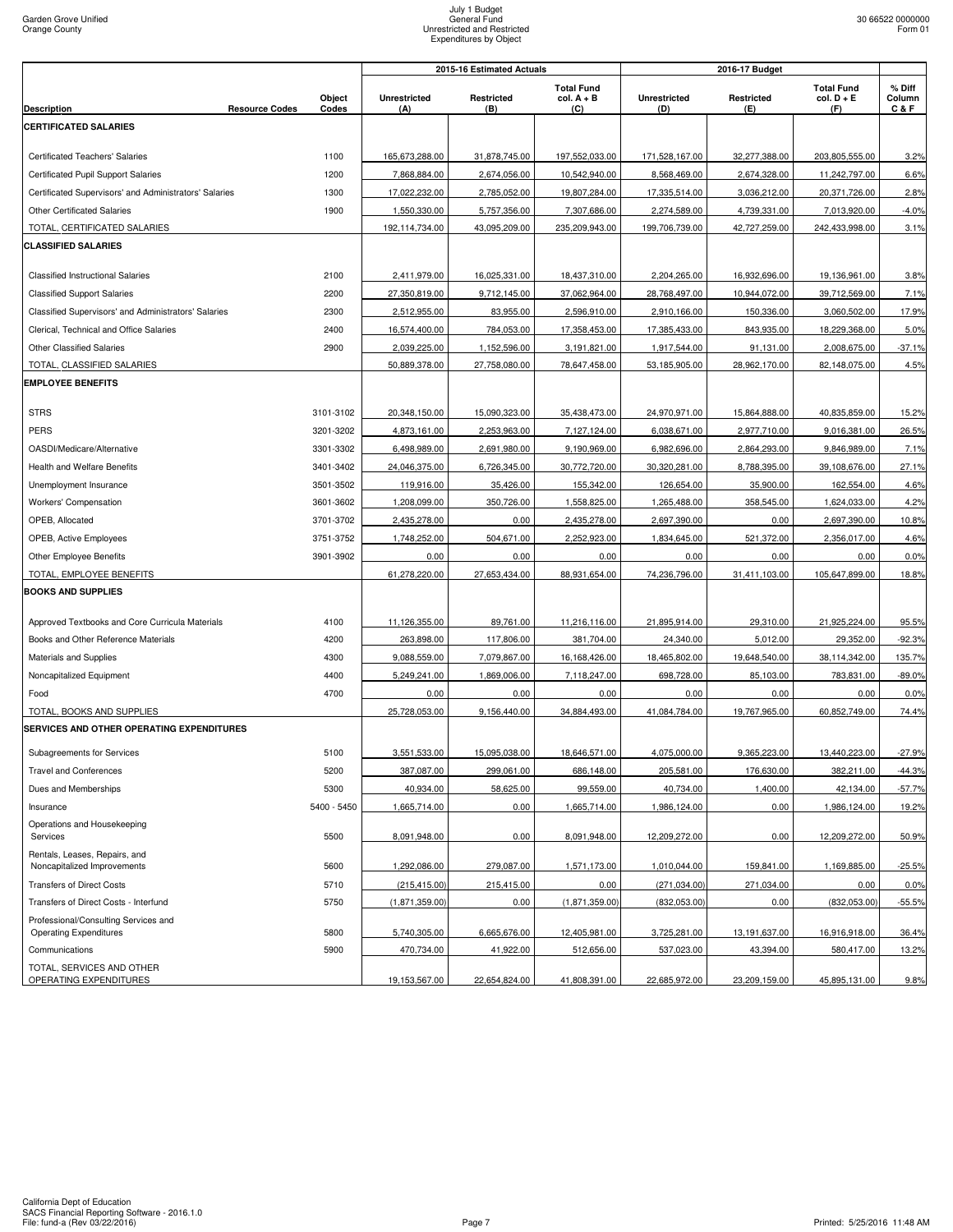|                                                                                            |                       |                 |                            | 2015-16 Estimated Actuals |                                          |                            | 2016-17 Budget    |                                          |                           |  |
|--------------------------------------------------------------------------------------------|-----------------------|-----------------|----------------------------|---------------------------|------------------------------------------|----------------------------|-------------------|------------------------------------------|---------------------------|--|
| <b>Description</b>                                                                         | <b>Resource Codes</b> | Object<br>Codes | <b>Unrestricted</b><br>(A) | Restricted<br>(B)         | <b>Total Fund</b><br>$col. A + B$<br>(C) | <b>Unrestricted</b><br>(D) | Restricted<br>(E) | <b>Total Fund</b><br>$col. D + E$<br>(F) | % Diff<br>Column<br>C & F |  |
| <b>CAPITAL OUTLAY</b>                                                                      |                       |                 |                            |                           |                                          |                            |                   |                                          |                           |  |
|                                                                                            |                       |                 |                            |                           |                                          |                            |                   |                                          |                           |  |
| Land                                                                                       |                       | 6100            | 0.00                       | 0.00                      | 0.00                                     | 0.00                       | 0.00              | 0.00                                     | 0.0%                      |  |
| Land Improvements                                                                          |                       | 6170            | 264.867.00                 | 0.00                      | 264.867.00                               | 0.00                       | 0.00              | 0.00                                     | $-100.0%$                 |  |
| Buildings and Improvements of Buildings                                                    |                       | 6200            | 2,491,587.00               | 54,766.00                 | 2,546,353.00                             | 2,995,609.00               | 0.00              | 2,995,609.00                             | 17.6%                     |  |
| Books and Media for New School Libraries<br>or Major Expansion of School Libraries         |                       | 6300            | 0.00                       | 0.00                      | 0.00                                     | 0.00                       | 0.00              | 0.00                                     | 0.0%                      |  |
| Equipment                                                                                  |                       | 6400            | 281,319.00                 | 925,337.00                | 1,206,656.00                             | 2,136,000.00               | 0.00              | 2,136,000.00                             | 77.0%                     |  |
| Equipment Replacement                                                                      |                       | 6500            | 2,039,502.00               | 0.00                      | 2,039,502.00                             | 415,000.00                 | 0.00              | 415,000.00                               | $-79.7%$                  |  |
| TOTAL, CAPITAL OUTLAY                                                                      |                       |                 | 5,077,275.00               | 980,103.00                | 6,057,378.00                             | 5,546,609.00               | 0.00              | 5,546,609.00                             | $-8.4%$                   |  |
| OTHER OUTGO (excluding Transfers of Indirect Costs)                                        |                       |                 |                            |                           |                                          |                            |                   |                                          |                           |  |
| Tuition                                                                                    |                       |                 |                            |                           |                                          |                            |                   |                                          |                           |  |
| Tuition for Instruction Under Interdistrict                                                |                       |                 |                            |                           |                                          |                            |                   |                                          |                           |  |
| Attendance Agreements                                                                      |                       | 7110            | 0.00                       | 0.00                      | 0.00                                     | 0.00                       | 0.00              | 0.00                                     | 0.0%                      |  |
| <b>State Special Schools</b>                                                               |                       | 7130            | 35,000.00                  | 0.00                      | 35,000.00                                | 35,000.00                  | 0.00              | 35,000.00                                | 0.0%                      |  |
| Tuition, Excess Costs, and/or Deficit Payments<br>Payments to Districts or Charter Schools |                       | 7141            | 0.00                       | 700,000.00                | 700,000.00                               | 0.00                       | 700,000.00        | 700,000.00                               | 0.0%                      |  |
| Payments to County Offices                                                                 |                       | 7142            | 4,244,738.00               | 2,646,057.00              | 6,890,795.00                             | 3,994,738.00               | 2,896,057.00      | 6,890,795.00                             | 0.0%                      |  |
| Payments to JPAs                                                                           |                       | 7143            | 0.00                       | 0.00                      | 0.00                                     | 0.00                       | 0.00              | 0.00                                     | 0.0%                      |  |
| Transfers of Pass-Through Revenues<br>To Districts or Charter Schools                      |                       | 7211            | 0.00                       | 0.00                      | 0.00                                     | 0.00                       | 0.00              | 0.00                                     | 0.0%                      |  |
| To County Offices                                                                          |                       | 7212            | 0.00                       | 0.00                      | 0.00                                     | 0.00                       | 0.00              | 0.00                                     | 0.0%                      |  |
| To JPAs                                                                                    |                       | 7213            | 0.00                       | 0.00                      | 0.00                                     | 0.00                       | 0.00              | 0.00                                     | 0.0%                      |  |
| Special Education SELPA Transfers of Apportionments                                        |                       |                 |                            |                           |                                          |                            |                   |                                          |                           |  |
| To Districts or Charter Schools                                                            | 6500                  | 7221            |                            | 0.00                      | 0.00                                     |                            | 0.00              | 0.00                                     | 0.0%                      |  |
| To County Offices                                                                          | 6500                  | 7222            |                            | 0.00                      | 0.00                                     |                            | 0.00              | 0.00                                     | 0.0%                      |  |
| To JPAs                                                                                    | 6500                  | 7223            |                            | 0.00                      | 0.00                                     |                            | 0.00              | 0.00                                     | 0.0%                      |  |
| ROC/P Transfers of Apportionments<br>To Districts or Charter Schools                       | 6360                  | 7221            |                            | 0.00                      | 0.00                                     |                            | 0.00              | 0.00                                     | 0.0%                      |  |
| To County Offices                                                                          | 6360                  | 7222            |                            | 0.00                      | 0.00                                     |                            | 0.00              | 0.00                                     | 0.0%                      |  |
| To JPAs                                                                                    | 6360                  | 7223            |                            | 0.00                      | 0.00                                     |                            | 0.00              | 0.00                                     | 0.0%                      |  |
| Other Transfers of Apportionments                                                          | All Other             | 7221-7223       | 0.00                       | 0.00                      | 0.00                                     | 0.00                       | 0.00              | 0.00                                     | 0.0%                      |  |
| All Other Transfers                                                                        |                       | 7281-7283       | 0.00                       | 0.00                      | 0.00                                     | 0.00                       | 0.00              | 0.00                                     | 0.0%                      |  |
| All Other Transfers Out to All Others                                                      |                       | 7299            | 0.00                       | 0.00                      | 0.00                                     | 0.00                       | 0.00              | 0.00                                     | 0.0%                      |  |
| Debt Service<br>Debt Service - Interest                                                    |                       | 7438            | 14,658.00                  | 850.00                    | 15,508.00                                | 8,444.00                   | 9.00              | 8,453.00                                 | $-45.5%$                  |  |
| Other Debt Service - Principal                                                             |                       | 7439            | 68,539.00                  | 21,276.00                 | 89,815.00                                | 74,752.00                  | 1,630.00          | 76,382.00                                | $-15.0%$                  |  |
| TOTAL, OTHER OUTGO (excluding Transfers of Indirect Costs)                                 |                       |                 | 4,362,935.00               | 3,368,183.00              | 7,731,118.00                             | 4,112,934.00               | 3,597,696.00      | 7,710,630.00                             | $-0.3%$                   |  |
| OTHER OUTGO - TRANSFERS OF INDIRECT COSTS                                                  |                       |                 |                            |                           |                                          |                            |                   |                                          |                           |  |
| <b>Transfers of Indirect Costs</b>                                                         |                       | 7310            | (3,643,377.00)             | 3,643,377.00              | 0.00                                     | (3,971,589.00)             | 3,971,589.00      | 0.00                                     | 0.0%                      |  |
| Transfers of Indirect Costs - Interfund                                                    |                       | 7350            | (1, 158, 082.00)           | 0.00                      | (1, 158, 082.00)                         | (1,316,394.00)             | 0.00              | (1,316,394.00)                           | 13.7%                     |  |
| TOTAL, OTHER OUTGO - TRANSFERS OF INDIRECT COSTS                                           |                       |                 | (4,801,459.00)             | 3,643,377.00              | (1, 158, 082.00)                         | (5,287,983.00)             | 3,971,589.00      | (1,316,394.00)                           | 13.7%                     |  |
| TOTAL, EXPENDITURES                                                                        |                       |                 | 353,802,703.00             | 138,309,650.00            | 492,112,353.00                           | 395,271,756.00             | 153,646,941.00    | 548,918,697.00                           | 11.5%                     |  |
|                                                                                            |                       |                 |                            |                           |                                          |                            |                   |                                          |                           |  |